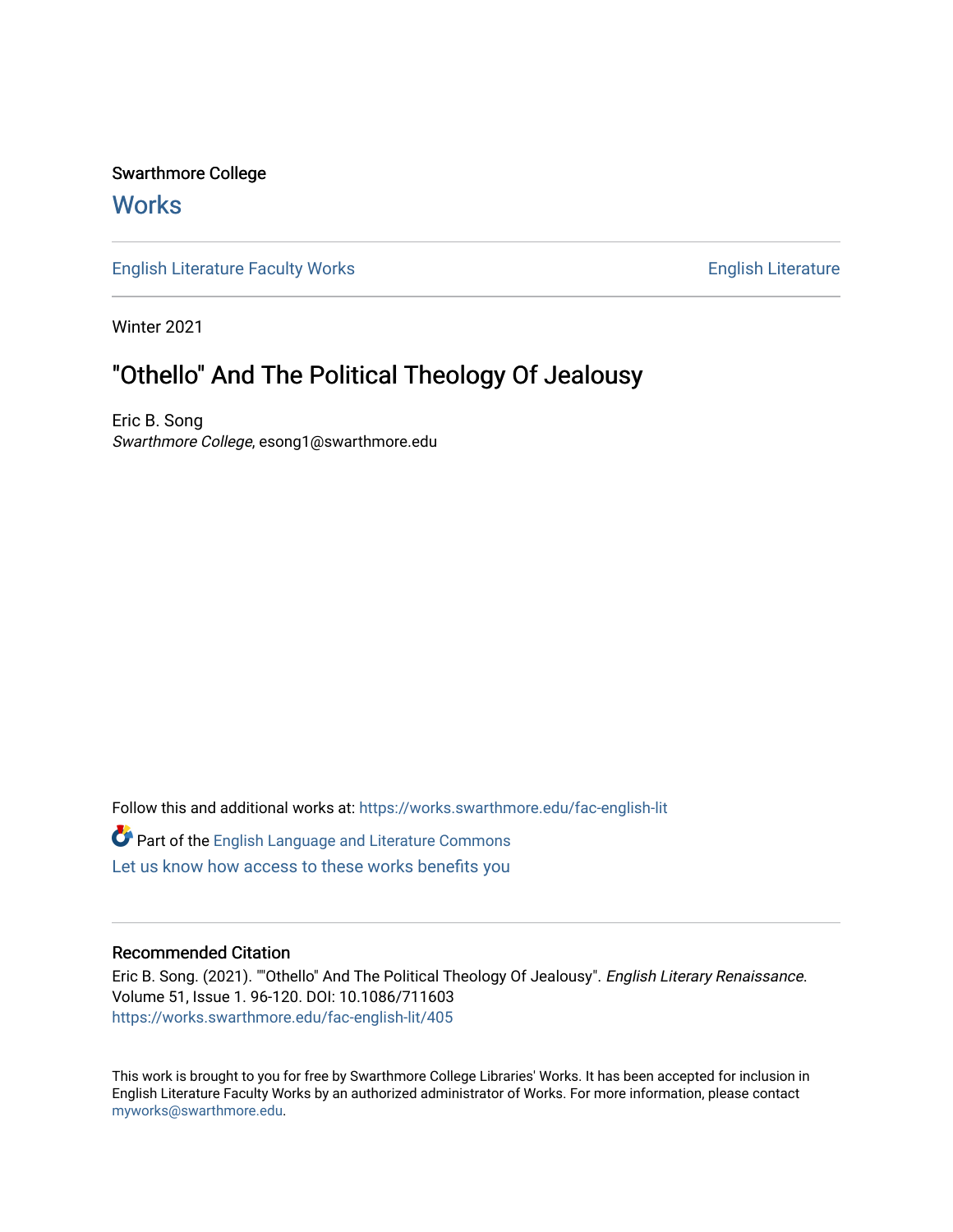

ERIC SONG

### Othello and the Political Theology of Jealousy

Even as attention to political theology has energized Renaissance stud- $\dot{J}$  ies, that category has proven nebulous enough to require repeated clarification. That politics and Christian theology have informed one another in Western history goes without saying. To provide a more useful working definition of "political theology," Graham Hammill and Julia Reinhard Lupton appeal to "a crisis in religion" as revealed "in the moments where religion is no longer working—but neither are the secular solutions designed to replace it."<sup>1</sup> Under this definition, the term designates a pattern of breakdowns and renegotiations that links ostensibly secular modernity to a religious past. Carl Schmitt's dictum, "All significant concepts of the modern theory of the state are secularized theological concepts," has circulated widely because it justifies a certain kind of genealogical investigation against the possible charges of anachronistic thinking.<sup>2</sup> Yet Schmitt's political leanings (including his ties to the Nazi party and to fascism more broadly) have motivated scholars to show that politico-theological inquiry does not amount to an intellectual alibi for modern authoritarianism.

Literary writings serve as an important conduit through which older religious and political modes—of thinking, venerating, and feeling—have

1. Graham Hammill and Julia Reinhard Lupton, "Introduction," in Political Theology and Early Modernity (Chicago, 2012), I.

2. Carl Schmitt, Political Theology: Four Chapters on the Concept of Sovereignty, tr. George Schwab (Chicago, 2005), 35–36. For a taxonomy of so-called "weak" versus "strong" appeals to political theology, see Anselm Haverkamp, "Richard II, Bracton, and the End of Political Theology," Law and Literature 16.3 (2004), 313–26; Jennifer R. Rust, "Political Theology and Shakespeare Studies," Literature Compass 6 (2009), 175–90. Whereas the "weak" version of political theology is primarily historicist in orientation and tends to be affiliated with the work of Ernst Kantorowicz, the "strong" view discerns latent connections between earlier political theology and modernity, in the way that Schmitt underwrites. I find this kind of taxonomy unhelpful to the extent that it participates in not just the recuperation but also the elevation of Schmitt as a singularly brilliant anti-liberal thinker.

96

English Literary Renaissance, volume 51, number 1.

© 2020 by English Literary Renaissance, Inc. All rights reserved. 0013-8312/2020/5101/0004\$10.00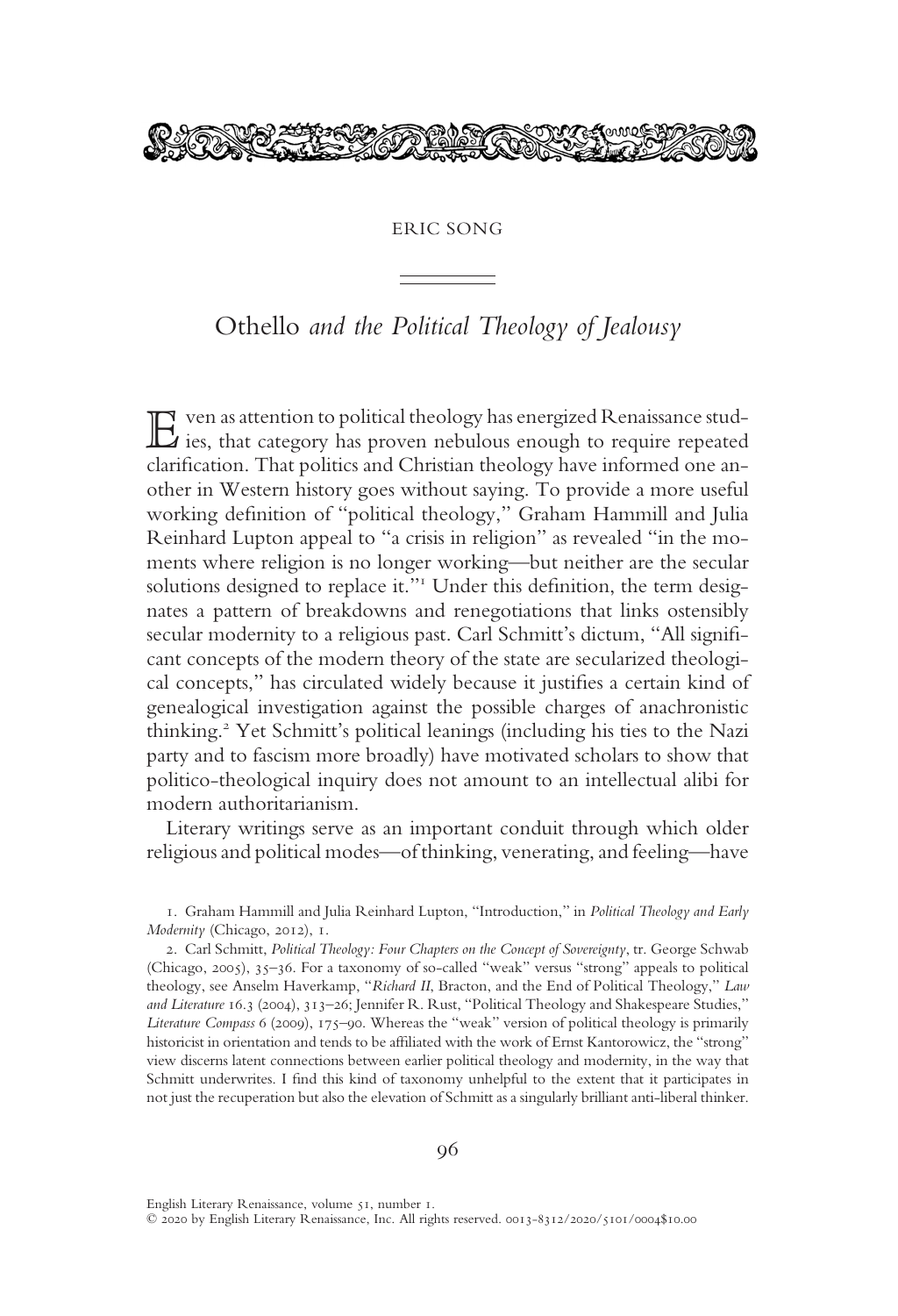been transmitted into modernity. In Hamlet or Hecuba(1956), Schmitt himself turned to literature as a focus of politico-theological inquiry, attempting to conscript Shakespearean tragedy for his view of history. Schmitt grounds Hamlet's aesthetic value squarely in political reality. The tragedy can remain durably powerful long after its time because of the "genuine intrusions [Einbrüche]" of history in the play.<sup>3</sup> These intrusions refer to incendiary topics concerning James's legitimacy as the future English monarch; the scandalous past of his mother, Mary, Queen of Scots; and her eventual execution as authorized by Queen Elizabeth I. Such matters could not be handled directly, but their presence is nonetheless felt as taboos that energize the play. By advancing a political understanding of taboo while rejecting a psychoanalytic one, Schmitt claims that historical matters serve as the "objective reality of the tragic action."<sup>4</sup> Because this objective reality is expressed but also occluded as taboo, it does not become inert over time as overt topical allusions might. By reading Hamlet in this way, Schmitt works to subordinate the play's tragic power to a supposedly objective historical narrative—one that looks ahead to the inadequacies of Stuart kingship and, beyond, to the advent of modern state power.

Scholars have worked to show that the politico-theological significance of artistic creativity should not be subordinated to such a tendentious view. Graham Hammill, for example, argues that Moses' transmission of Yahweh's laws to the Israelites serves as a paradigm for "the constitutive role of imagination," which is indispensable for establishing and maintaining any form of political authority.<sup>5</sup> Hammill details how sixteenth- and seventeenth-century thinkers explore this constitutive role—and not merely to affirm the legitimacy of power but rather to express conflicting values, including republican freedom versus monarchical authority, and toleration versus religious exclusion. Victoria Kahn argues (in part through a critical engagement with Schmitt's Hamlet or Hecuba) for a more decisive break with religion in the name of a secular poeisis. Fantasy and illusion remain indispensable for governance and social cohesion, but art, Kahn argues, is a more salutary form of making

<sup>3</sup>. Carl Schmitt, Hamlet or Hecuba: The Intrusion of the Time into the Play, tr. David Pan and Jennifer R. Rust (Candor, 2009), 25.

<sup>4</sup>. Schmitt, Hecuba, 45.

<sup>5</sup>. Graham Hammill, The Mosaic Constitution: Political Theology from Machiavelli to Milton (Chicago, 2012), 11.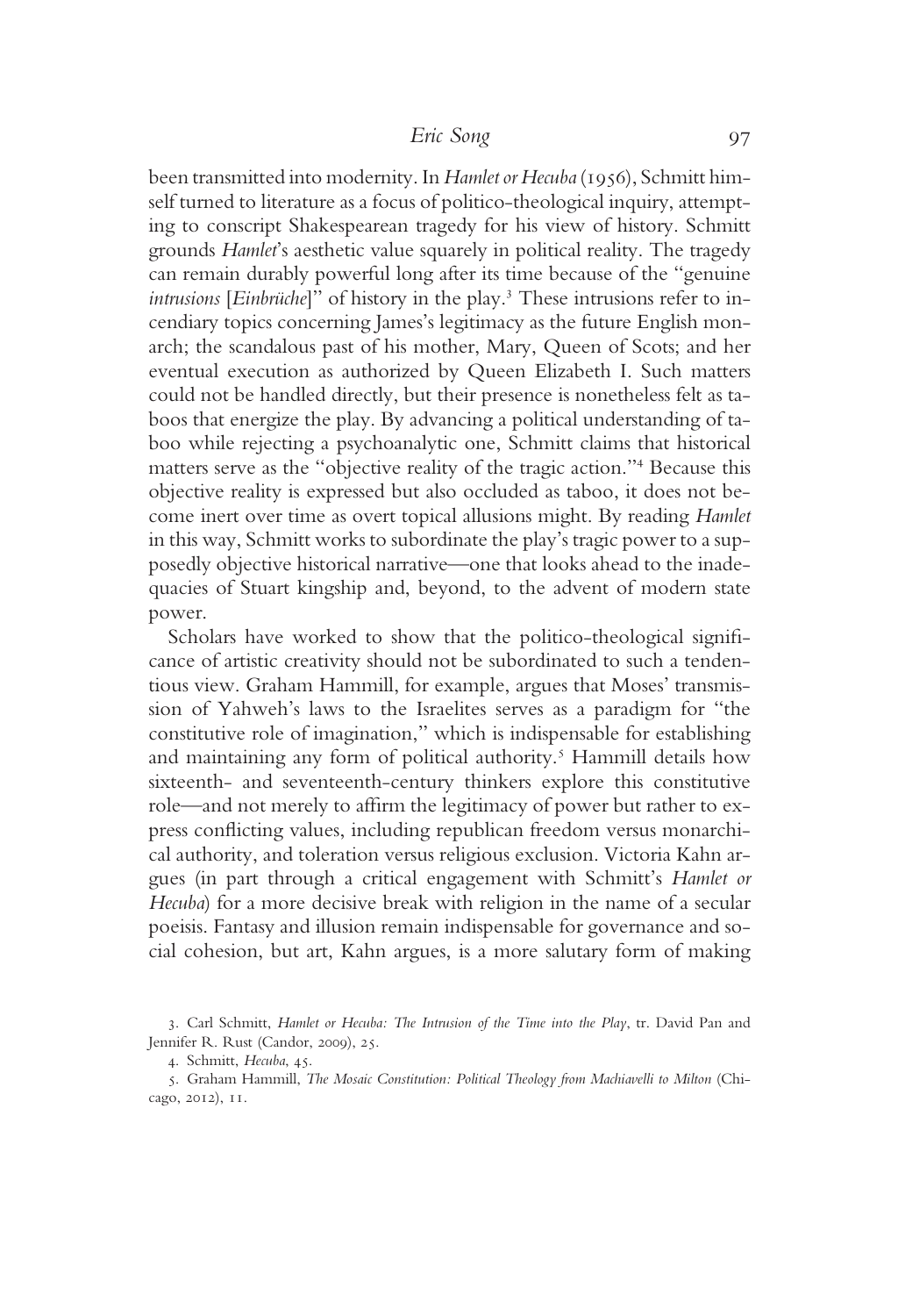when freed from its politico-theological entanglements. A challenge that both Hammill and Kahn confront is to explain how an understanding of political theology might remain not just relevant, but relevant in a way that disrupts the modern state's ability to arrogate religious energies for its own purposes. Hammill, even while embarking on a study of what he calls the Mosaic constitution, acknowledges that "[w]hether or not Hebrew scripture plays a similar role nowadays" as it did for earlier thinkers "may be an open question."<sup>6</sup> Both Hammill and Kahn eventually turn to Freud as a central figure in transmitting the politico-theological concerns of the Hebrew Bible into modernity. As Kahn advances her argument that secular poeisis is valuable because it "interprets our fantasies in a form that liberates rather than constrains," she must work around the fact that neither modern art nor Freud's attempt to demystify religious illusion managed to break the spell of twentieth-century fascism.<sup>7</sup>

This essay seeks to advance our understanding of how the aesthetic and affective work of early modern tragedy communicates politicotheological meaning, but in a way that disrupts the claims of state power. More specifically, this essay revisits Othello as a work that reshapes the biblical concept of jealousy into a plot that retains its air of religious profundity even while upending a supernatural understanding of causation. Jealousy persists within the supposedly universal claims of Christian love to exacerbate tensions between exclusivity and inclusivity, between personal intimacy and communal belonging. In Othello, jealousy serves as the dramatic vehicle of a politico-theological problem that neither religion nor the state can resolve. My argument builds upon the readings of Othello offered by Julia Reinhard Lupton and Christopher Pye.<sup>8</sup> For Lupton, Othello's status as a circumcised convert locates on his body a resistance to full assimilation. This incomplete assimilation reveals not just the typological problem of relating spirit to flesh but also the contradiction between Christian universalism and narrower citizenship. Whereas Lupton focuses on Othello's particularity as a residual problem, Pye argues that Othello's anomalous standing in Venetian society looks to the future

<sup>6</sup>. Hammill, 7.

<sup>7</sup>. Victoria Kahn, The Future of Illusion: Political Theology and Early Modern Texts (Chicago, 2014), 177.

<sup>8</sup>. See Julia Reinhard Lupton, Citizen-Saints: Shakespeare and Political Theology (Chicago, 2005), 105–23; Christopher Pye, The Storm at Sea: Political Aesthetics in the Time of Shakespeare (New York, 2015), 105–24.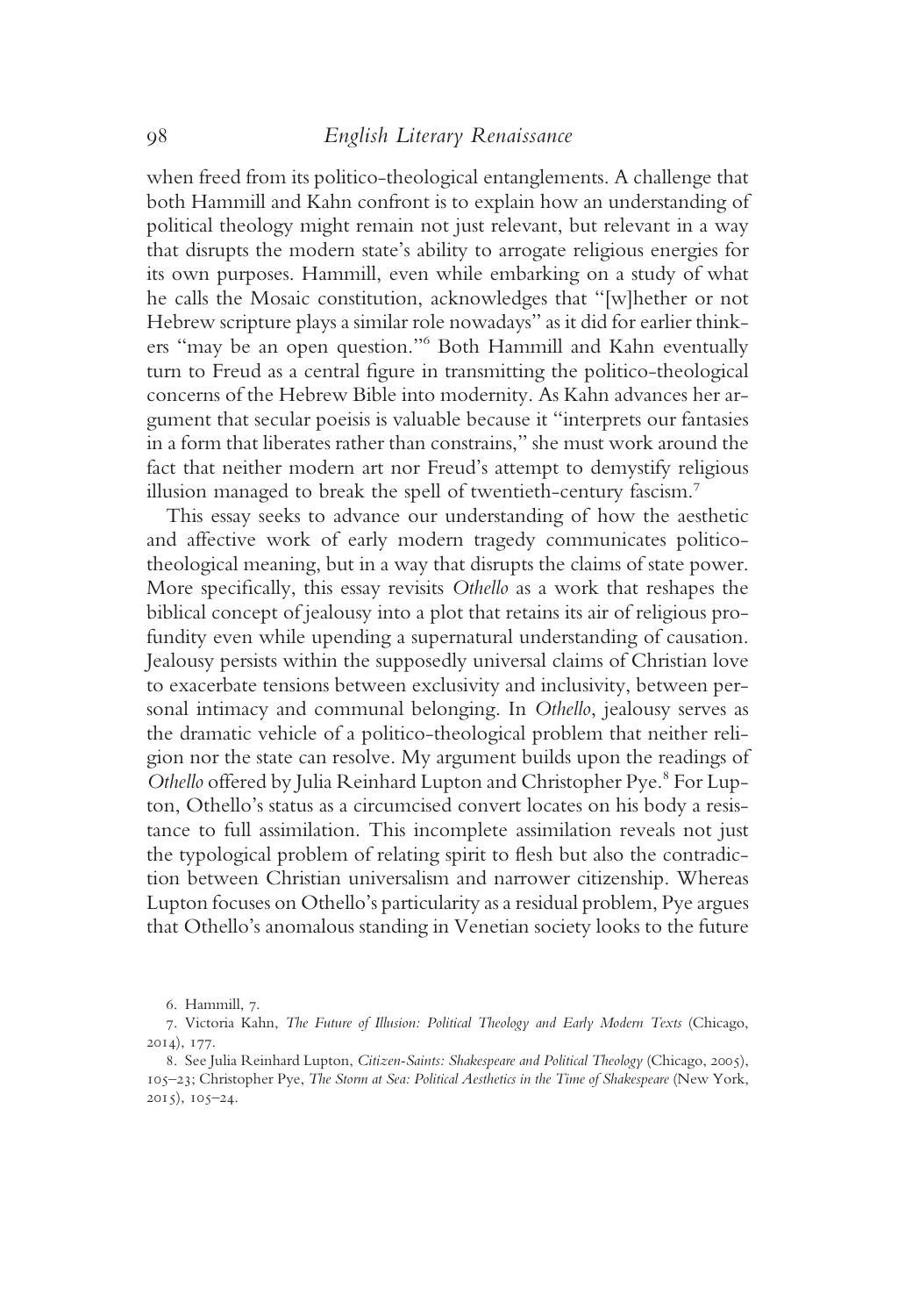by anticipating the modern aesthetic subject. Othello, like the modern subject, claims for his own experiences a privilege apart from law. In Pye's account, jealousy motivates Othello to confuse what are really aesthetic experiences for empirical evidence of Desdemona's unfaithfulness. The tragic outcome, however, reveals that the so-called aesthetic subject is always truly enmeshed in the workings of state power and the law.

While engaging with the insights of these readings, this essay proposes that the full politico-theological significance of Othello has remained partly hidden in plain sight. Othello likely remains the single most influential depiction of conjugal jealousy in the English language. By revisiting the multilayered portrayal of jealousy as a problem for Othello, for Christian marriage in general, and for the interlace of personal lives and state power, I aim to show how the tragedy locates politico-theological meaning within intimate experiences. I take up Eric Santner's proposition that "there is more political theology in everyday life than we might have ever thought."<sup>9</sup> It would be beyond the scope of this essay to trace the ways that Othello and its adaptations have shaped our understanding of jealousy as a phenomenon in everyday lives. This essay concludes instead with a discussion of one specific way that Othello looks ahead to our concerns with political theology. Othello, I argue, resists Schmitt's attempt to conscript Shakespearean tragedy for his view of political history. Othello's fate suggests that the harmonization of personal intimacy and communal belonging requires the auspices of state power; the state, by contrast, can flourish even when personal love becomes untenable. By registering this conclusion as a tragedy, however, Othello works to deny the state any affectively binding celebration of its own perpetuation and future development. Othello teaches us that the artistic work of shaping a politico-theological impasse into an artistic encounter can thwart a teleological narrative of state power precisely when that narrative claims to speak in the name of historical reality.

II

At the end of Othello, the tragic hero recounts the error that led him to murder his wife. Othello likens himself to "the base Indian" (according to the 1622 First Quarto edition of the play) or to "the base Iudean"

<sup>9</sup>. Eric L. Santner, The Royal Remains: The People's Two Bodies and the Endgames of Sovereignty (Chicago, 2011), 46.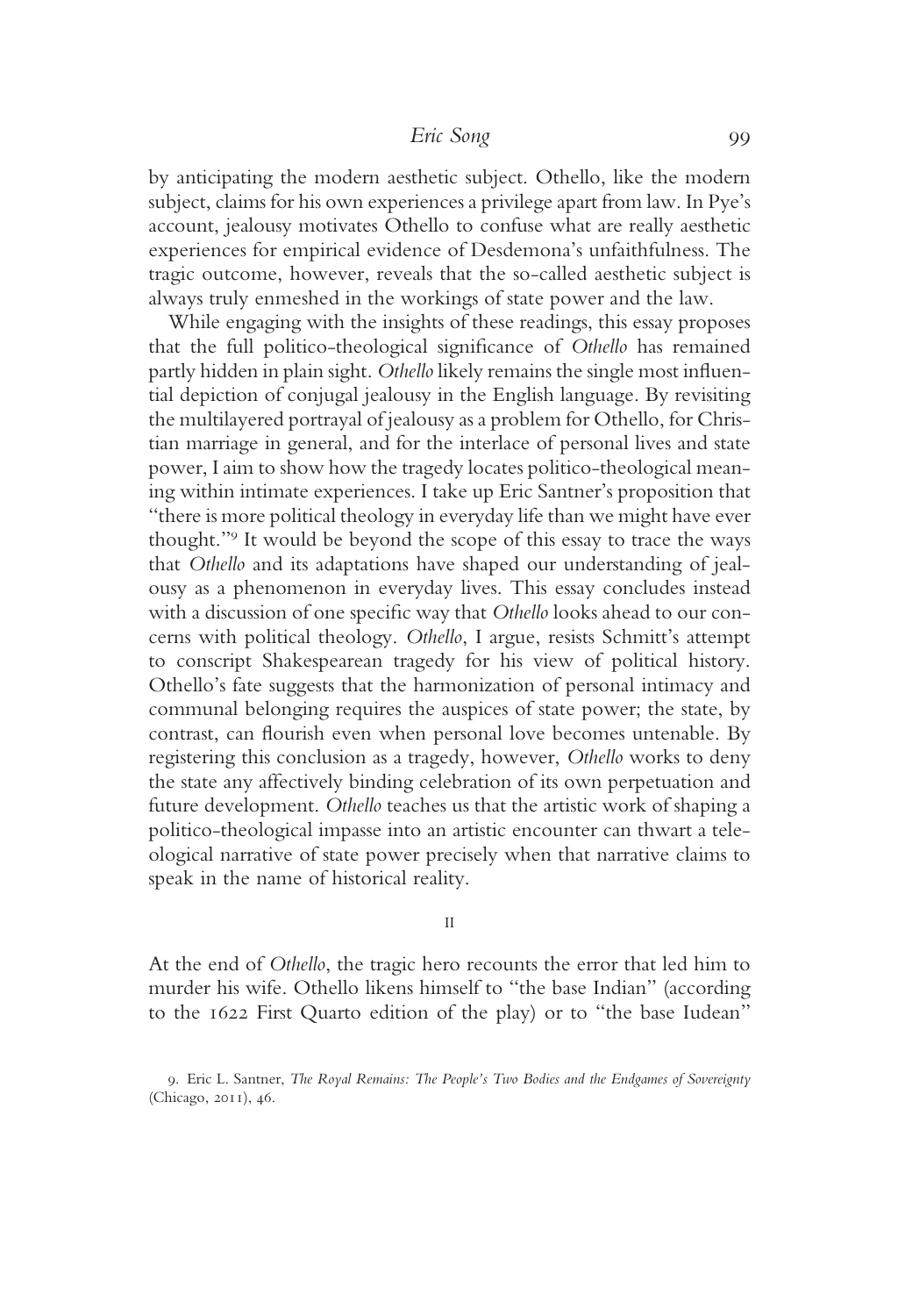(according to the First Folio) who "threw a pearl away / Richer than all his tribe"  $(5.2.347-48)$ .<sup>10</sup> This well-known crux has presented two related ways—religious and ethnic—in which Othello understands his descent into murderous jealousy.<sup>11</sup> If Othello likens himself to the "base Indian," he appeals to a form of ignorance affiliated with racial difference; the effects of that difference have persisted in spite of his conversion and admission into Venetian society. The First Folio's "Iudean" locates Othello's downfall within a scriptural framework, likening him either to Herod the Judaean or to Judas Iscariot. Only an allusion to the story of Herod would offer a direct link to an earlier conjugal tragedy. Herod is lured by Salome into suspecting his wife Mariamne and ordering her execution. Early editors such as Alexander Pope and Lewis Theobald preferred this interpretation as they continued to rely on the Fourth Folio text and the "Iudean" variant.<sup>12</sup> The other readings, which have since gained prominence, do not allude to an earlier conjugal narrative. Instead, they describe wrongheaded or venal judgment concerning value: the Indian cannot fathom the worth of the pearl, while Judas Iscariot betrays Christ for thirty pieces of silver.

These interpretive possibilities can all speak to Othello's condition because his marriage exhibits a highly specific version of a general problem concerning personal worth—not the worth of a Christian wife but rather that of a Christian husband in his wife's esteem. In the epistle to the Ephesians, Paul redefines marriage as an index of Christ's love for the Church. This teaching places a burden upon husbands to love their wives "even as Christ also loved the church, and gave himself for it" (Eph.  $5.25$ ).<sup>13</sup> Yet Paul's exhortation leaves it unclear how or why any wife should esteem a particular would-be husband—who is himself imperfect and in need of salvation—in this way. Unlike any mere husband, Christ renders his bride worthy of marriage by sacrificing his own body to redeem her. William Gouge, in the 1622 treatise Of Domesticall Duties, upholds husbandly prerogative by emphasizing the metaphorical quality of Paul's teaching:

10. Qtd. from The Riverside Shakespeare, ed. G. Blakemore Evans and J.J.M. Tobin, 2<sup>nd</sup> ed. (Boston, 1996), 1288–96. Unless otherwise noted, all quotations from Shakespeare's plays are taken from this edition and will hereafter be cited parenthetically by act, scene, and line numbers.

11. See Arthur Freeman, "'Base Indian': V.ii.347," Shakespeare Quarterly 13 (1962), 256–57; Richard Levin, "The Indian/Iudean Crux in Othello," Shakespeare Quarterly 33 (1982), 60–67; and Lupton, Citizen-Saints, 118–20.

12. See A New Variorum Edition of Shakespeare, Vol. VI: Othello, ed. Horace Howard Furness (Philadelphia, 1886), 327n421.

13. All quotations from the Bible are from the 1611 Authorized Version.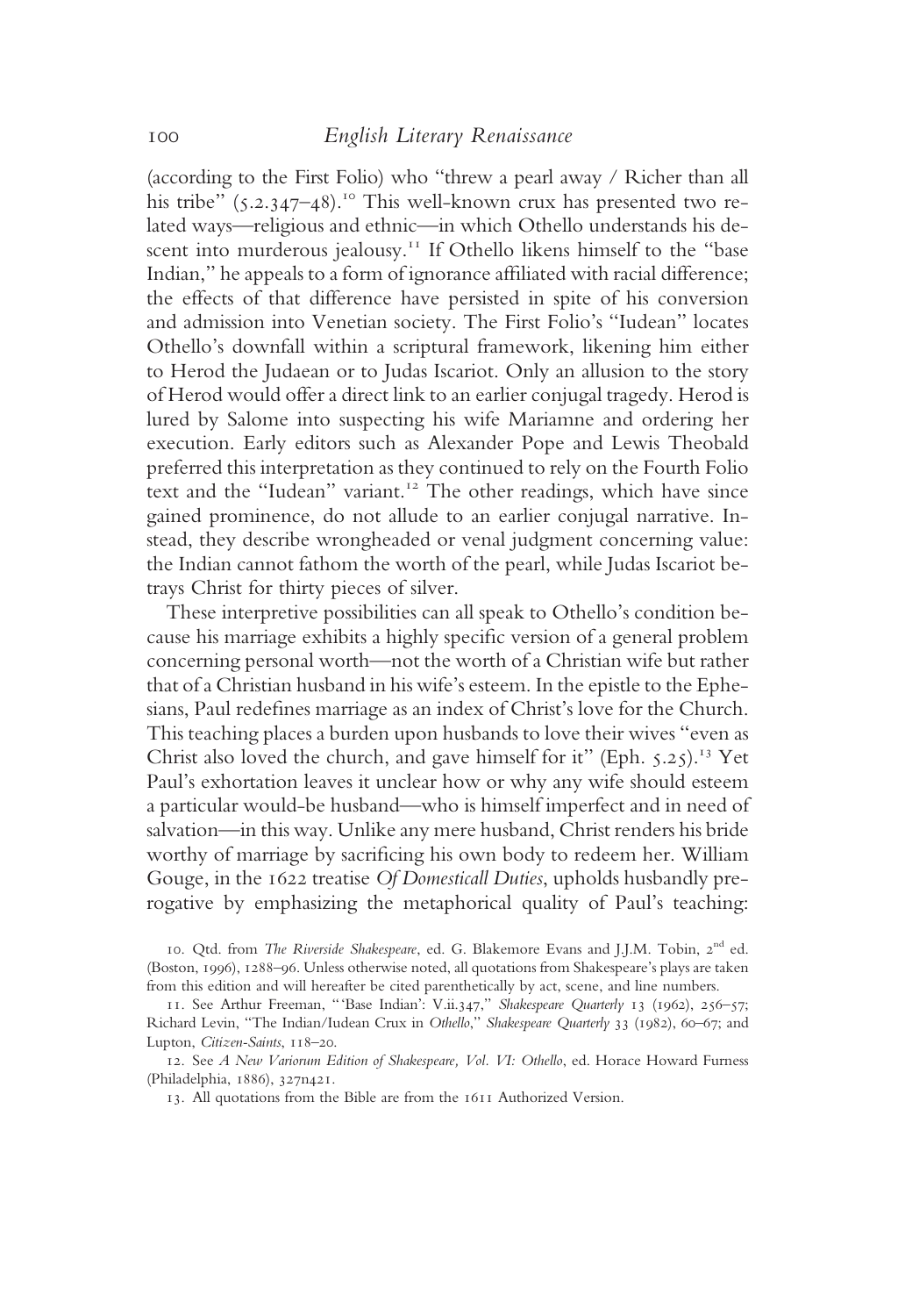"The note of comparison ( $Even$  as) requireth no *equality*, as if it were possible for an Husband in that measure to loue his wife, as Christ loued his Church."<sup>14</sup> Gouge admits that husbands are not truly Christ-like only to insist that wives should submit nonetheless. Because Paul's teaching relies on a simile, the relationship between husband and wife does not need to reflect Christ's redemptive love in any perfect way. When it comes to the metaphorical or even fictive core of Pauline marriage, Gouge warns his reader to "conceive no carnall, no earthly thing of it, because it is a mysterie."<sup>15</sup>

Othello, however, desires to manifest real rather than mysteriously imputed merit; from beginning to end, he wishes to be revealed as he truly is. After Iago's machinations render him unfit as a husband, Othello struggles to reconcile his lack of merit with his sense of heroic self-worth. Insofar as Othello likens himself to an ignorant Indian, he deflects the central question of his own worth by emphasizing Desdemona's inestimable value. If Othello likens himself to Judas Iscariot, the implied comparison of Desdemona to Christ emphasizes how un-Christ-like Othello has been. In either case, Desdemona's greater worth has ended up stymieing Othello's quest to be honestly good. His final recourse is an act of self-sacrifice. Yet even if Othello narrates his suicide as an act of service to Christian Venice, he reaffirms his inability to make himself worthy of Desdemona's love by redeeming her. Ideally, the irresolvable problem of personal merit within Pauline marriage should energize a dynamism between individual and collective identities. A wife should esteem her husband as being like Christ so that their imperfect marriage can point towards a higher truth. A husband should occupy his Christ-like role even while thinking of himself, paradoxically, as a member of Christ's corporate bride. Even if such teachings are mysterious, they are—as a homilist like Gouge advises—meant to be tenable. Jealousy, however, is the vehicle that drives Othello and Desdemona's Christian marriage to catastrophe. Even though marriage should have completed Othello's assimilation into the Christian community of Venice, it ends up exposing that incorporation as imperfect.

The persistence of jealousy within Christian marriage contains a politicotheological potential; this is the potential that Othello activates for its dramatic purposes. In the Hebrew Bible, jealousy binds intimate and theological

<sup>14</sup>. William Gouge, Of Domesticall Duties: Eight Treatises (1622), 44.

<sup>15</sup>. Gouge, 125.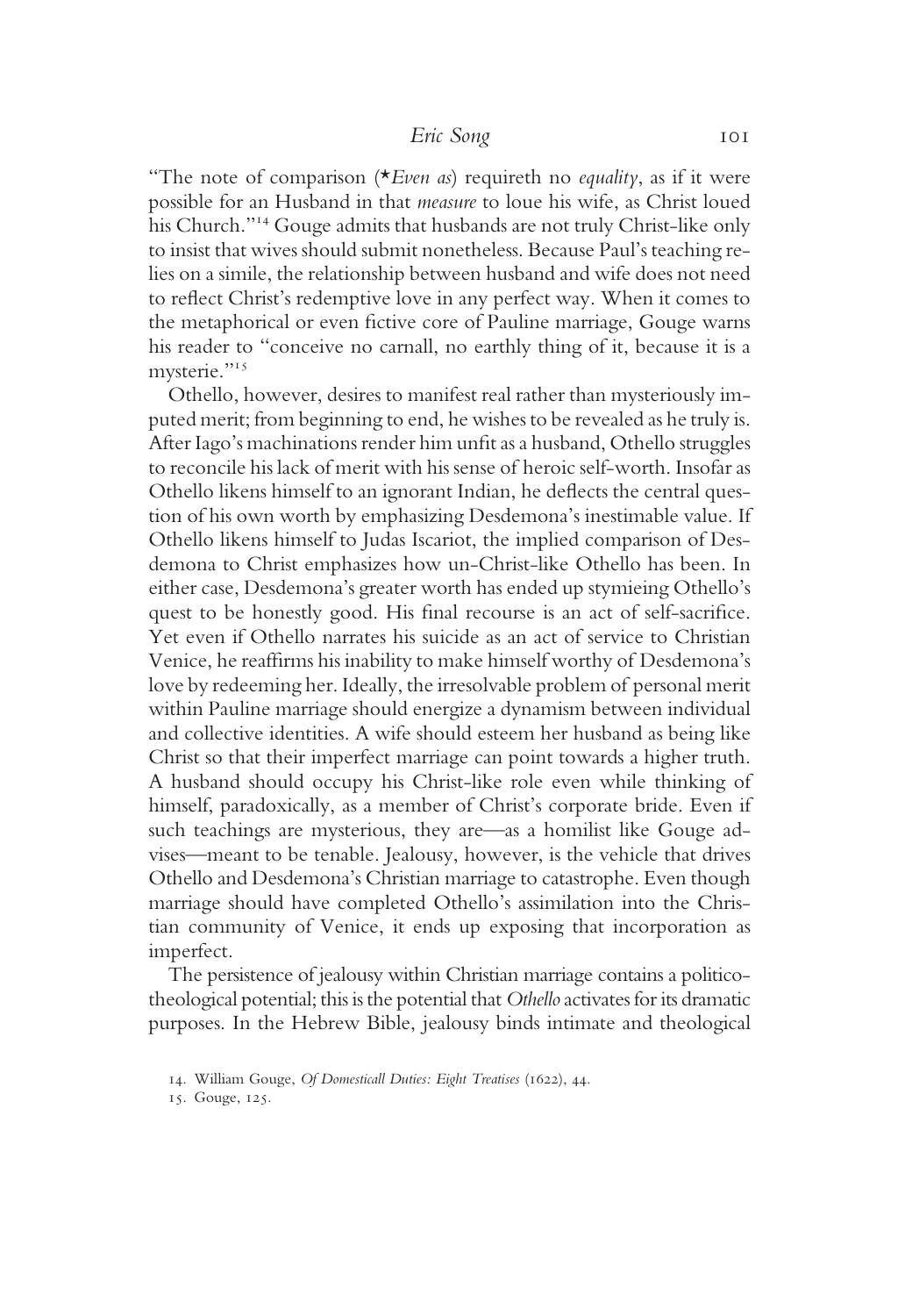concerns together within a political formation. In the Second Commandment, Yahweh forbids Israel from the worship of idols by declaring himself a jealous God. John Calvin's commentary on this passage (as a 1561 English translation renders it) likens God's "feruently burnyng ialousie" to the anger of a husband "yf he see his wiues minde encline to a strang louer."<sup>16</sup> Within the broader context of the Hebrew Bible, the liberty that Calvin's gloss takes is certainly not unwarranted. "Monotheistic theology," Regina M. Schwartz observes, "is obsessed with the possibility and actuality of betrayal," in such a way that "desire for God and human desire are made analogues of one another."<sup>17</sup> In the Book of Hosea, to cite one memorable example, the prophet's experience of marriage to an unchaste woman reflects Yahweh's love for his chosen but wayward nation.

Christian teaching would go on to develop an endorsement of exclusivity while distancing itself from the forms of polygamy and concubinage described in the Hebrew Bible.<sup>18</sup> Normative monogamy turns the dynamism between individual experience and corporate truth (as contained within the Pauline definition of marriage) into a more pronounced tension between exclusivity and inclusivity. For Calvin, Christians should apply divine jealousy towards an affirmation of God's exclusive relationship with an elect Church. John Donne's Holy Sonnet XVIII offers a memorably different view, one that favors inclusion at the expense of mandated exclusivity. For Donne, the existence of embattled Christian denominations is cause for indecision and lament. His sonnet expresses this lament by widening the disparity between the earthly experience of marriage and the higher meaning of Christ's love. Jealousy lies at the heart of this disjunction. When Donne describes Christ's bride as "most true, and pleasing to [him], then, / When she is embraced and open to most men," he scandalizes the sense that Christian marriage should be based on sexual fidelity.<sup>19</sup> Even though exclusivity remains a central feature of marriage, Donne renders jealousy inappropriate for conveying the highest meaning of Christian love.

19. Qtd. from The Variorum Edition of the Poetry of John Donne: The Holy Sonnets, ed. Gary A. Stringer and Paul A. Parrish, vol. 7, part 1 (Bloomington, 2005), 19.

<sup>16</sup>. John Calvin, The Institution of the Christian Religion, tr. Thomas Norton (1561), 2.51.

<sup>17</sup>. Regina M. Schwartz, The Curse of Cain: The Violent Legacy of Monotheism (Chicago, 1997), 140.

<sup>18</sup>. For a recent discussion of the possibility of sanctioning polygamy resurfacing during the Reformation, see Carmen Nocentelli, Empires of Love: Europe, Asia, and the Making of Early Modern Identity (Philadelphia, 2013), 95–101. Nocentelli argues that contact with polygamous cultures in Asia led Europeans to reinforce Christian monogamy.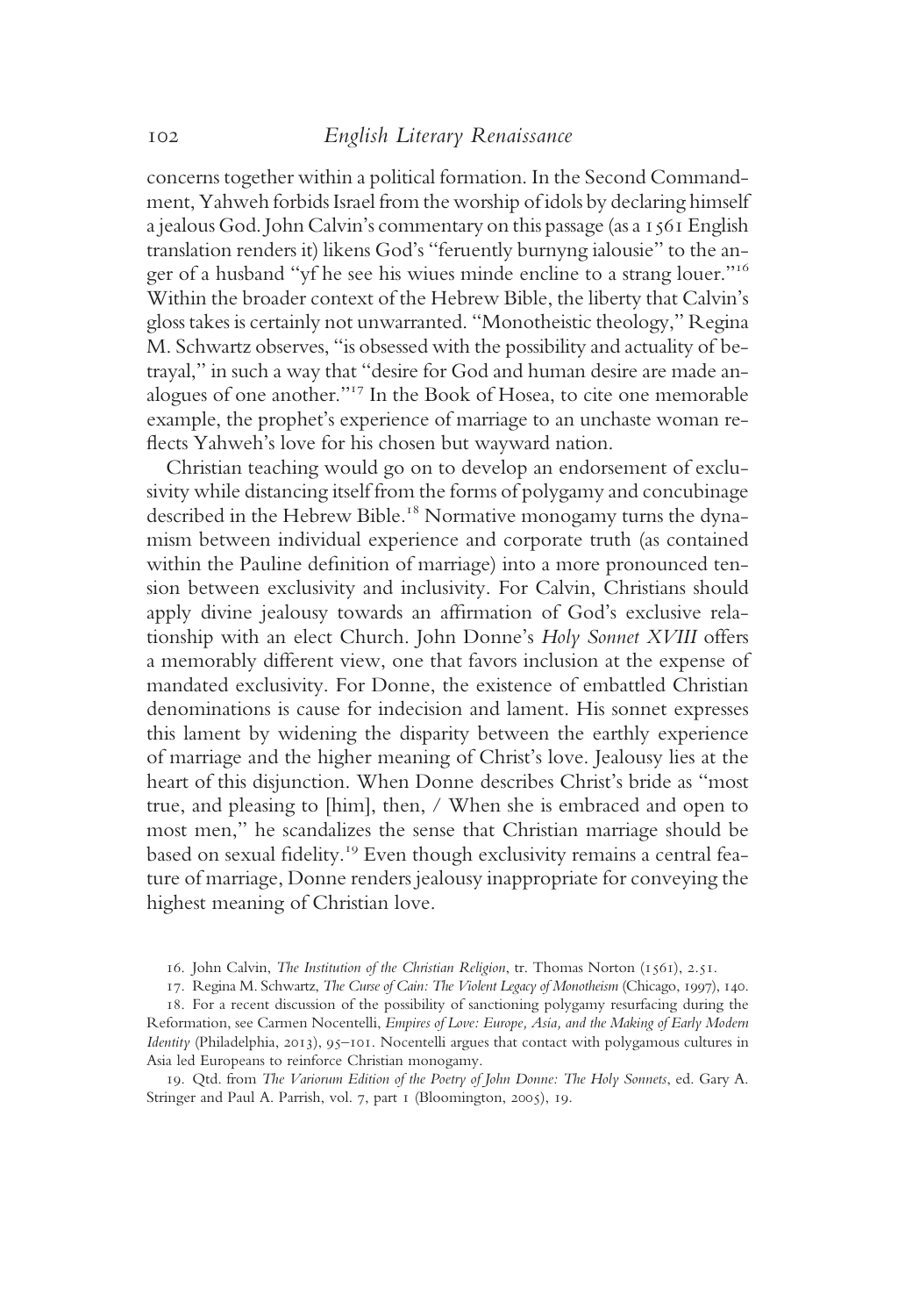The tension between exclusive marriage and inclusive Christian love becomes more directly political in any society that confers legitimacy through birthright. In Jacobean England, marriage's function in regulating reproduction was restored to its highest level. James, in contrast to his unmarried predecessor, ascended to the English throne married and the father of heirs. He soon worked to harmonize the political utility and the spiritual meanings of marriage. As Ernst Kantorowicz has reminded us, James declared before parliament in 1603, "What God hath conjoined then, let no man separate. I am the husband, and all the whole island is my lawful wife."<sup>20</sup> Kantorowicz describes James's rhetoric as adapting a belief in the corpus mysticum, the union between Christ and the Church. Yet James's actual, earthly marriage did not necessarily help to promote a view of him as an exemplar of Christian love. As Alan Stewart recounts in his biography of James, the Scottish King had candidly described his decision to marry in 1589 as a practical matter, a political choice designed to refute what he called the "great jealousy"—not of infidelity but rather of his "inability" to produce an heir.<sup>21</sup> As the Queen consort, Anna had been suspected of playing a role in the Gowrie conspiracy, which led to reports of "an open diffidence" between the royal couple as well as their "very evil menage."<sup>22</sup> Once James and Anna became English monarchs, rumors intensified about Anna's Catholic leanings, political machinations, and sexual infidelities. James's own dalliances were also widely rumored.

III

Othello was likely composed in 1603, the same year as James's English coronation. Yet the play does not concern the functions of marriage in hereditary monarchy but is rather set in republican Venice. Shakespeare's second great play of jealousy would go on to treat monarchy directly: The Winter's Tale (1610/11) dramatizes a king's concern for the legitimacy of his heirs lapsing into a mad jealousy that imperils both his marriage and his dynastic future. We have long recognized Othello and King Leontes as characters linked by their descents into jealousy. Pye offers a specific way to understand Othello as anticipating the politico-theological exploration of jealousy in The Winter's Tale. As mentioned at the outset of this

21. Alan Stewart, The Cradle King: A Life of James VI & I (New York, 2011), 111.

<sup>20</sup>. Ernst Kantorowicz, The King's Two Bodies: A Study in Mediaeval Political Theology (Princeton, 1957), 223.

<sup>22</sup>. Stewart, 158.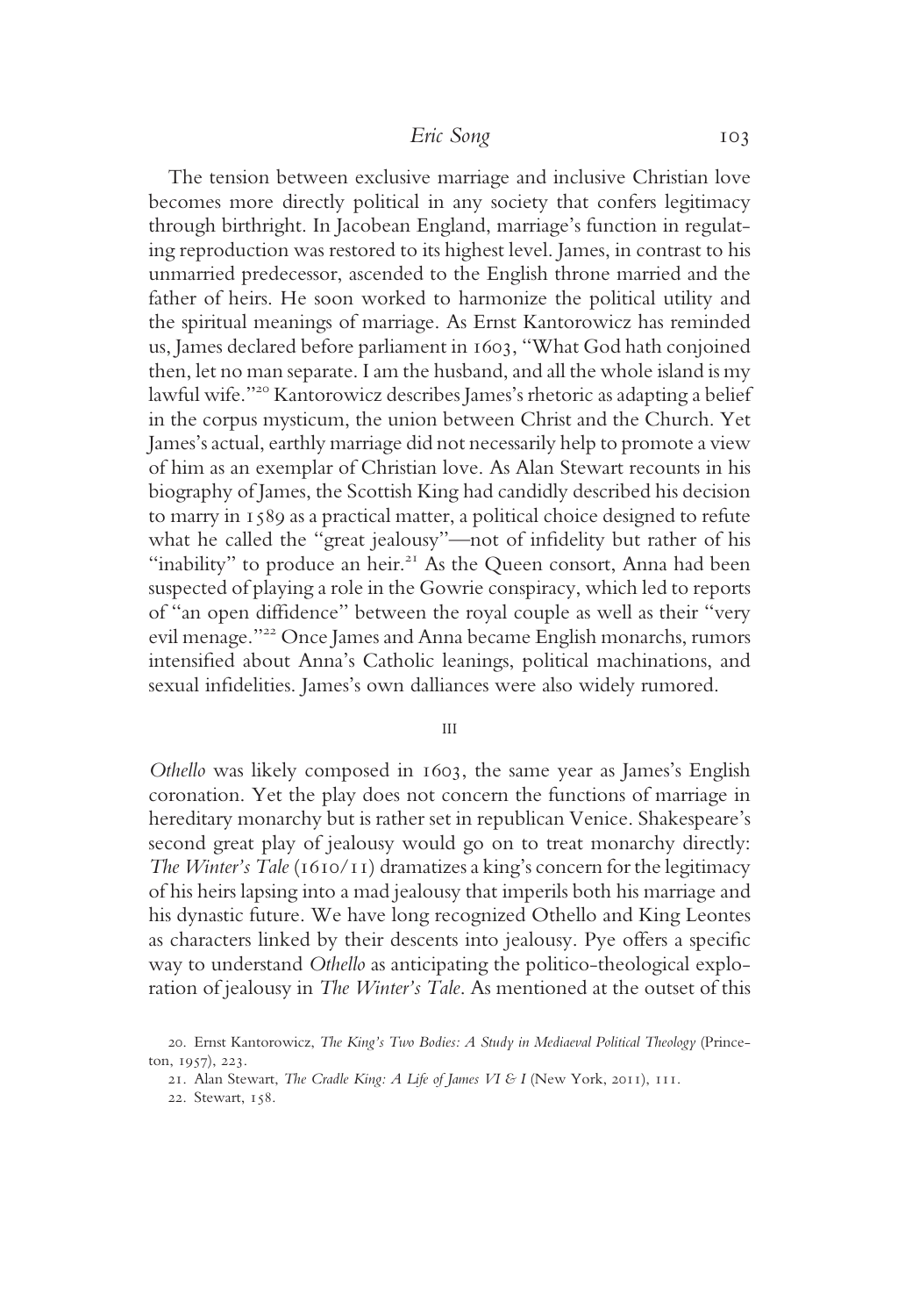essay, Pye's reading relies on a strategic anachronism whereby Othello is described as a proto-aesthetic subject. Othello privileges his subjective experiences—the real basis of his mounting certainty of Desdemona's unfaithfulness—over juridical fact and state power. Like Othello, Leontes also confuses what amounts to aesthetic impressions for binding empirical proof. Yet as a monarch, Leontes has a different relationship to the law. Pye examines Leontes' authority in the light of Schmitt's well-known definition of sovereignty around the power to decree states of exception.<sup>23</sup> Leontes possesses the power to suspend even the oracular pronouncement of his wife's innocence, but his jealousy generates a register of experience that undermines his sovereign power. Precisely when Leontes exercises his decision-making power, he is exposed as deluded and tyrannical. Whereas Othello's jealousy, in Pye's reading, reveals that the subject is always bound up by state power despite its claim to autonomy, Leontes' jealousy exposes the sovereign subject as still relying on subjective knowledge. To avert the full implications of tragedy, a transcendent power must be available to call the sovereign into account.

Tracing the politico-theological meaning of jealousy reveals how, exactly, Othello can anticipate something like an aesthetic subjectivity. The point is not merely to avoid anachronistic terminology but rather to describe how the tension between inclusive love and exclusion embeds politico-theological content in affective and dramatic patterns. These patterns, in turn, reveal how Othello disrupts the ability of state power in claiming religious energies for its own perpetuation. According to Pye's reading, we can find Othello's clearest expression of a proto-aesthetic sensibility in Montano's description of waiting for the general's arrival in Cyprus: "As to throw out our eyes for brave Othello, / Even till we make the main and th'aerial blue / An indistinct regard"  $(2.1.37-39)$ . Montano's words reveal, according to Pye, how reality (in this case, Othello himself as an object of perception) can vanish or dissolve into a subjective experience—not through inattention but rather through an intensity of focus.

When Othello does finally arrive on the shores of Cyprus, he describes his own experience of the sea voyage. Although Othello has undergone duress, he begins to translate the horizontal crossing of the seas into a vertical ascent and descent between absolutes: "And let the laboring bark climb hills of seas / Olympus-high, and duck again as low / As hell's from

23. See Pye, 125–41.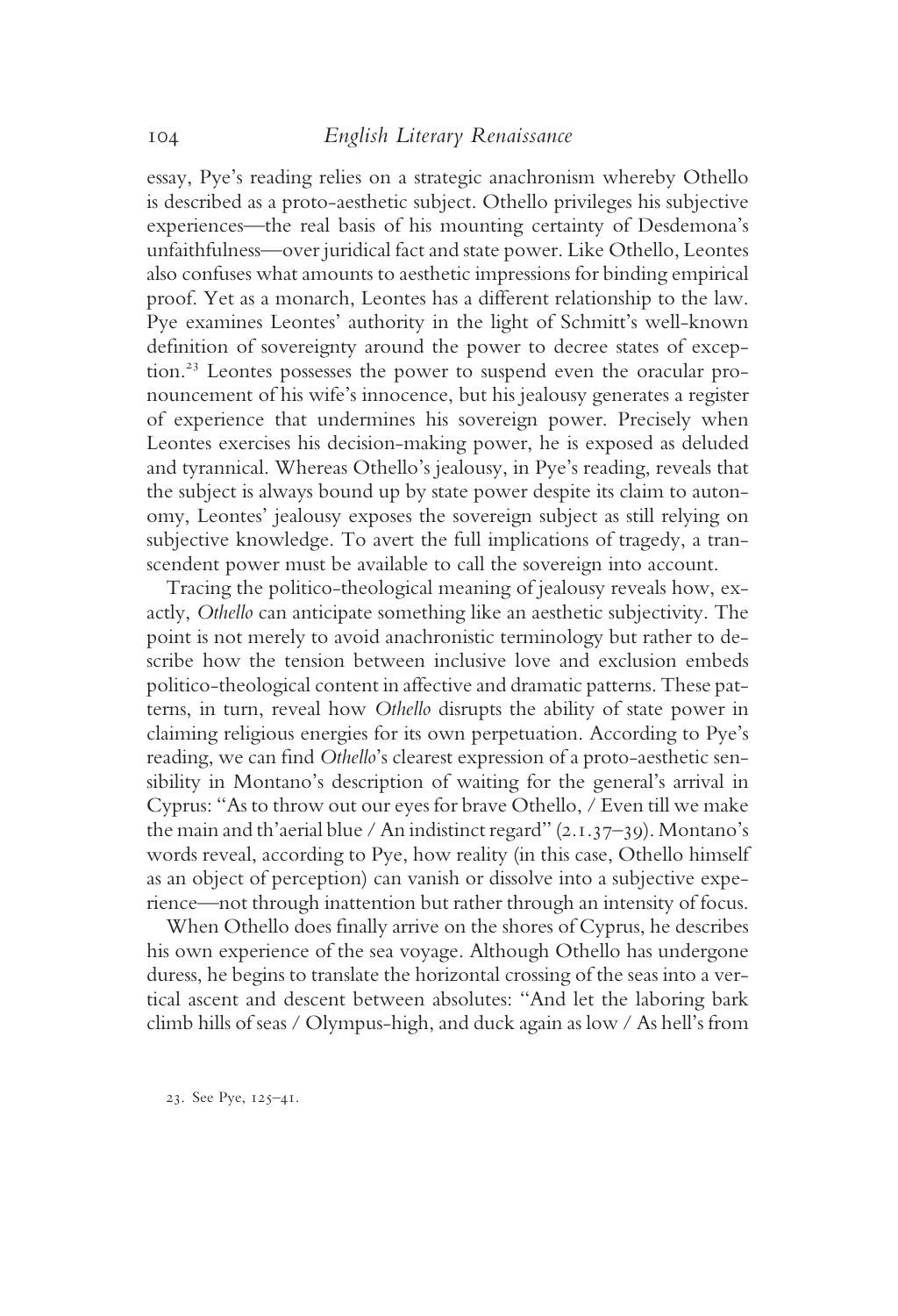heaven!" (2.1.187–89). Othello has also translated his recent voyage into a hypothetical scenario (described in the subjunctive) in order to affirm his present satisfaction upon being reunited with Desdemona. Othello desires to arrest time in the name of a consummated love: "If it were now to die, / 'Twere now to be most happy" (2.1.189–90). This intensity of feeling generates within Christian marriage an imbalance between personal experience and shared, corporate reality. Othello's desire for loving permanence serves as an early precondition of jealousy. Even before jealousy takes hold, his love contains the kernel of a disruptive and antisocial effect. Othello ignores the political and military realities of the sea voyage—and everyone else involved other than Desdemona—in order to fantasize about fixity. Such solipsism clearly contrasts with Cassio's behavior, which manages to express joy over Turkish defeat, deep concern for Othello, and admiration for Desdemona all at once. Even Othello comes to admit that he "prattle[s] out of fashion" (2.1.198).

We can look outside of Othello for confirmation that Shakespearean drama draws forth declarations of subjective, proto-aesthetic experiences from the distortions that arise from frustrated conjugal love. In Cymbeline, after being divided from her new husband Posthumus, Imogen describes how she would have seen him off as he involuntarily set sail:

I would have broke mine eye-strings, crack'd them, but To look upon him, till the diminution Of space had pointed him sharp as my needle; Nay, followed him till he had melted from The smallness of a gnat to air, and then Have turned mine eye and wept.  $(1.3.17-22)$ 

This description serves as the later counterpart to both Montano's and Othello's accounts of the sea voyage. Within Imogen's experience, in fact, Montano's aesthetic sensibility and Othello's desire for permanent love converge. Imogen longs to have fixed Posthumus in her perception as long as possible until his disappearance. The perceptual reality of this disappearance merges seamlessly with Imogen's affective condition: in her eyes, his melting away gives way to her weeping. Only after a long series of romance digressions will Posthumus and Imogen be reunited. At the very end of the play, husband and wife are finally able to embrace and to freeze themselves into a visual emblem of fidelity.

When Othello longs for fixity on the Cypriot shore, he resorts to a metaphorical language of succession to describe the fixity of his love: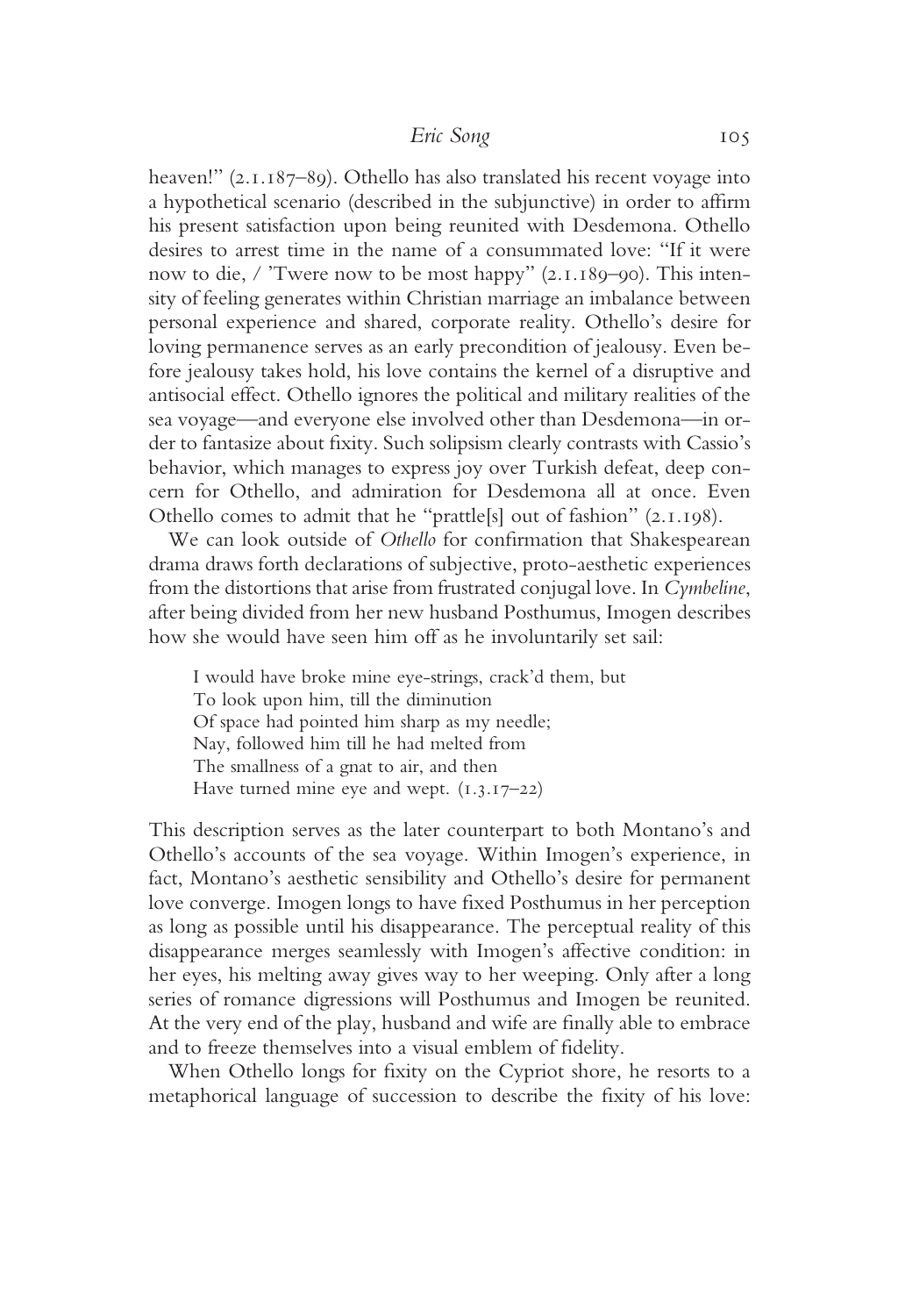"My soul hath her content so absolute / That not another comfort like to this / Succeeds in unknown fate" (2.1.191–93). In the dynastic plot of Cymbeline, the tension between permanence and succession proves more literal. The triumph of static fidelity can be achieved only because the romance narrative has rendered the marriage of Imogen and Posthumus unnecessary for the continuity of British sovereignty. Imogen is no longer Cymbeline's sole surviving heir. She is, instead, a "piece of tender air," or mulier—a woman whose destiny is to be a "most constant wife"  $(5.5.446-$ 49). In the handling of the Soothsayer, the motif of fixed love giving way to a vanishing but then being restored as a new fidelity is reshaped into a specifically political metaphor. Just as "the Roman eagle ... / ... Lessen'd herself, and in the beams o' th' sun / So vanish'd," so should "our princely eagle / Th'imperial Caesar'' reunite with "the radiant Cymbeline" (5.5.470– 75). The play concludes with this image of dynamic political union. Yet Imogen and Posthumus themselves are free to remain static in their love because they can exist at a partial remove from dynastic history.

Imogen's story ends happily after a romance plot magically restores her identity and clarifies her personal and political roles. Othello, by contrast, begins his story as a hero whose new marriage should harmonize his personal merit with his communal belonging. Recent scholarship has attended to the way Othello and Desdemona's marriage mirrors Ruggiero and Bradamante's in Ariosto's Orlando Furioso. <sup>24</sup> In the Italian romance epic, marriage had crowned the conversion of the Saracen hero to Western Christendom; Shakespeare's tragedy subsequently upends marriage as a vehicle of closure. This renewed attention to the literary, religious, and racial underpinnings of Othello's inverted romance narrative adds historical specificity to Stanley Cavell's claim that Othello anticipates the tragic possibilities of Cartesian skepticism. For Cavell, Othello spuriously tries to overcome all doubt by placing "a finite woman," Desdemona, "in the place of God"—or, as it turns out, in the place of Christ.<sup>25</sup> Cavell does

24. See Benedict Robinson, Islam and Early Modern English Literature: The Politics of Romance from Spenser to Milton (New York, 2007), 71-81; Dennis Austin Britton, Becoming Christian: Race, Reformation, and Early Modern English Romance (New York, 2014), 112–41.

25. Stanley Cavell, Disavowing Knowledge in Six Plays of Shakespeare, updated ed. (Cambridge, 2003), 35, 126. Cavell reads Othello's predicament against Descartes' appeal to God as a guarantor of knowledge beyond the cogito. Cavell believes that Descartes puts God in the place of an external other in order to deflect the need for a human other whom we can only believe (not know for certain) possesses a mind like our own. Cavell finds that for both Descartes and Othello, "the human problem in recognizing other human beings is the problem of recognizing another to be Christ for oneself" (127).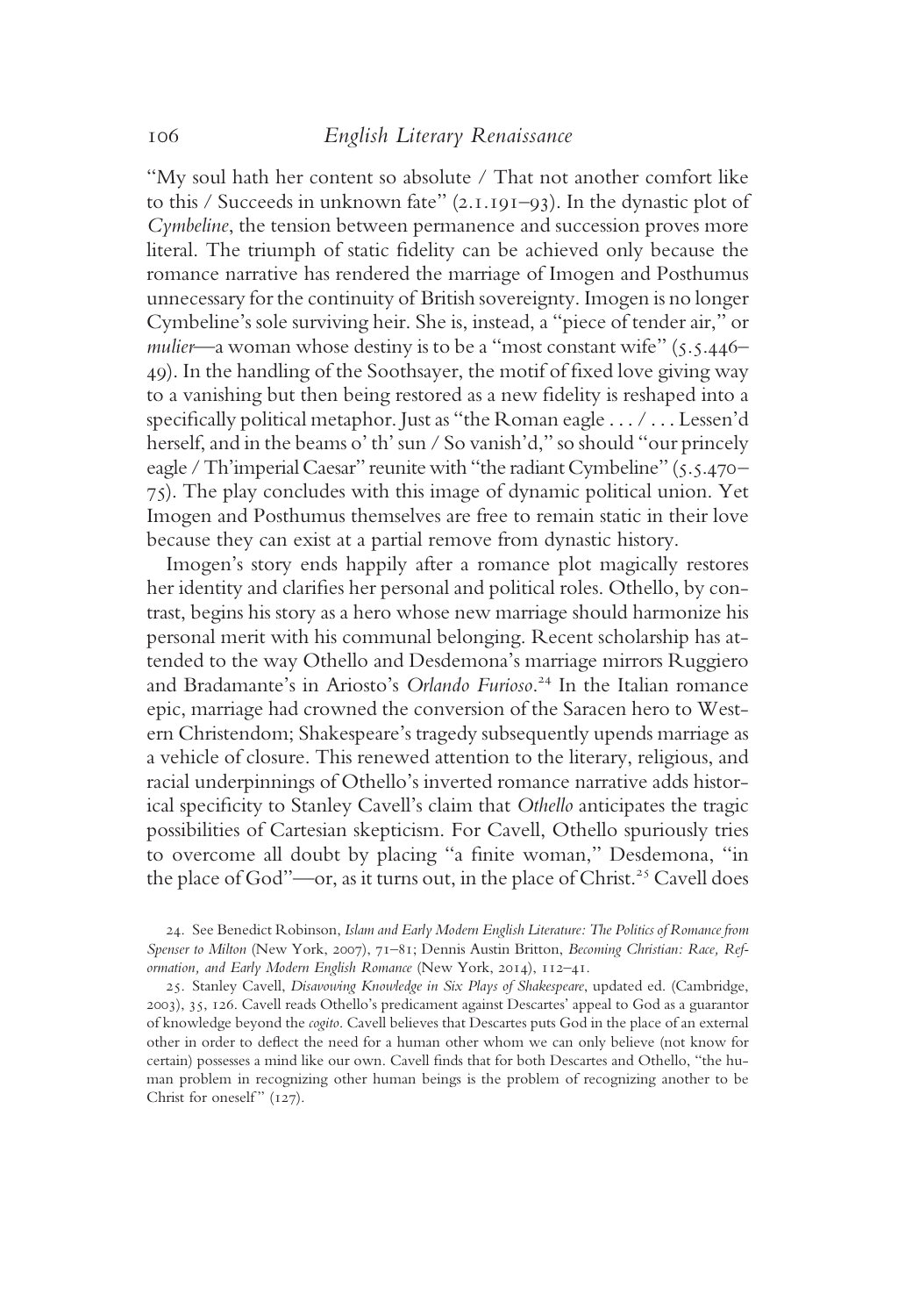cite A.C. Bradley to refer to Othello as "the most romantic of Shakespeare's heroes" and Norman Rabkin to call Othello "the most Christian of the tragic heroes."<sup>26</sup> Yet Cavell only glances at the cultural histories that enable Shakespeare to channel theological and philosophical meaning into the drama of a husband's overreliance on his wife.

Othello, I argue, turns the supposed triumph of romance into the grounds of an epistemological tragedy by exacerbating familiar tensions within Christian marriage. Othello's reliance on Desdemona is an acute version of the problem whereby a husband is called to be Christ-like even while knowing that this is largely untrue. The slippage between Othello's claim to merit and his awareness of insufficiency registers early in the play, when Othello appears before the Senate to account for his clandestine wedding. Othello testifies how, upon hearing his stories of heroism, Desdemona "wish'd / That heaven had made her such a man"  $(1.3.162-63)$ . If Desdemona had desired to be a man like Othello, she indirectly fulfills such desires by becoming his sweet warrior. Yet Desdemona may have articulated a desire not to be a man but rather to be wooed by a man like Othello—a hypothetical (and presumably white) friend of Othello's. Othello explains that he interpreted Desdemona's remark as a coy hint and then wooed her. Even by his own account, however, love contains the possibility of self-estrangement. The role of beloved husband may be an open-ended office that Othello has come to occupy.

This fleeting admission eventually gives way to Othello's fuller realization that he is not Christ-like even though he is a new Christian husband. Othello's dependence on his wife's love reveals not merely the universal defect of sin but also the pressures that beleaguer him as a black, Moorish convert. We eventually learn alongside Iago that Cassio had played a key role in the formation of Othello and Desdemona's love. Cassio may have functioned in the gap that Othello's testimony had only suggested as a grammatical placeholder—between Othello and "such a man" as him. Iago overhears Desdemona describing how Cassio "came a-wooing" with Othello and took his part when she had spoken "dispraisingly" of him (3.3.71–72). Othello may have needed an active intercessor to win Desdemona's love all along; the occlusion of this fact in Othello's earlier testimony reveals the anxieties that Iago is able to exploit. As Harry Berger observes, Cassio's mediation in Othello and Desdemona's love exposes

26. Cavell, 129.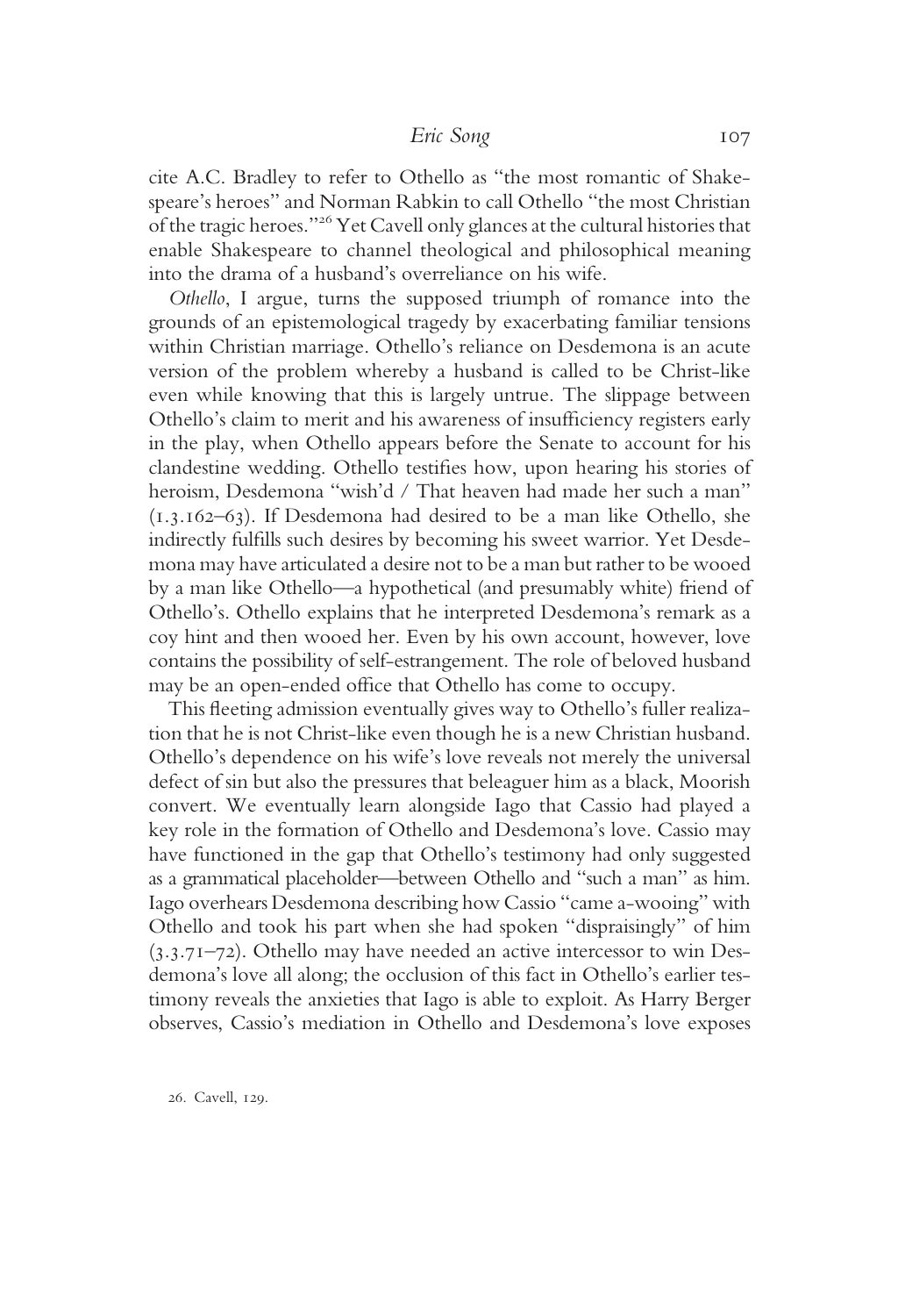two overlapping triangles—"one formed around the practice of courtship" and the other "around a question of military discipline."<sup>27</sup> By the time Iago learns of Cassio's earlier role, he has already initiated a plot to turn him into a target of Othello's jealousy.

Jealousy operates in the slippage between Othello's sense of meriting Desdemona's love, on the one hand, and his claim to worth as a soldier and a Venetian citizen, on the other. The Venetian Senate does confer legal sanction upon Othello and Desdemona's union. The Duke is sympathetic enough to deem that his own daughter would have been won over by Othello's tales. Yet Shakespeare imagines Venice as lacking an essential stake in marriage and thus lacking the affective force to provide closure to the union it legitimizes. We can discern how Othello portrays the Venetian government as relatively indifferent to marriage by turning to one of Shakespeare's source texts, Lewes Lewkenor's 1599 English translation of Contarini's Commonwealth and Government of Venice. Contarini describes ducal marriages as so important that laws prevent the Doge from marrying the daughter of a foreign prince or of a "straunger" who has since "obtained the right and tytle of a Venetian gentleman."<sup>28</sup> Although a republic theoretically does not rely on dynastic marriage for its continuity, the exclusivity of ducal marriage is, in reality, a crucial matter. Othello dramatizes a form of marriage to an assimilated foreigner that does not concern the Duke directly. Brabantio objects to Desdemona's choice of a stranger, but this is a personal concern that is deemed an interruption of the Senate's legitimately public business. In Contarini's account, the Venetian nobility consider marriage to be a practical affair, arranged "for the most part alwaies by a third person, the bride being neuer suffered so much as to behold her future husband" until contractual matters are settled (194). Othello and Desdemona's marriage does not conform to the practices of the Venetian nobility. Or, more accurately, Othello wishes to narrate his marriage as having arisen purely from Desdemona's personal choice; only later do we become aware that Cassio might have brokered their union as a kind of "third person." In this light, Othello's initial desire to suppress Cassio's role and his later lapse into

<sup>27.</sup> Harry Berger, Jr., A Fury in the Words: Love and Embarrassment in Shakespeare's Venice (New York, 2013), 133.

<sup>28</sup>. Gasparo Contarini, The Commonwealth and Government of Venice, tr. Lewes Lewkenor (1599), 197. All quotations from this text will hereafter be cited parenthetically by page (or, in the preliminaries, signature) number.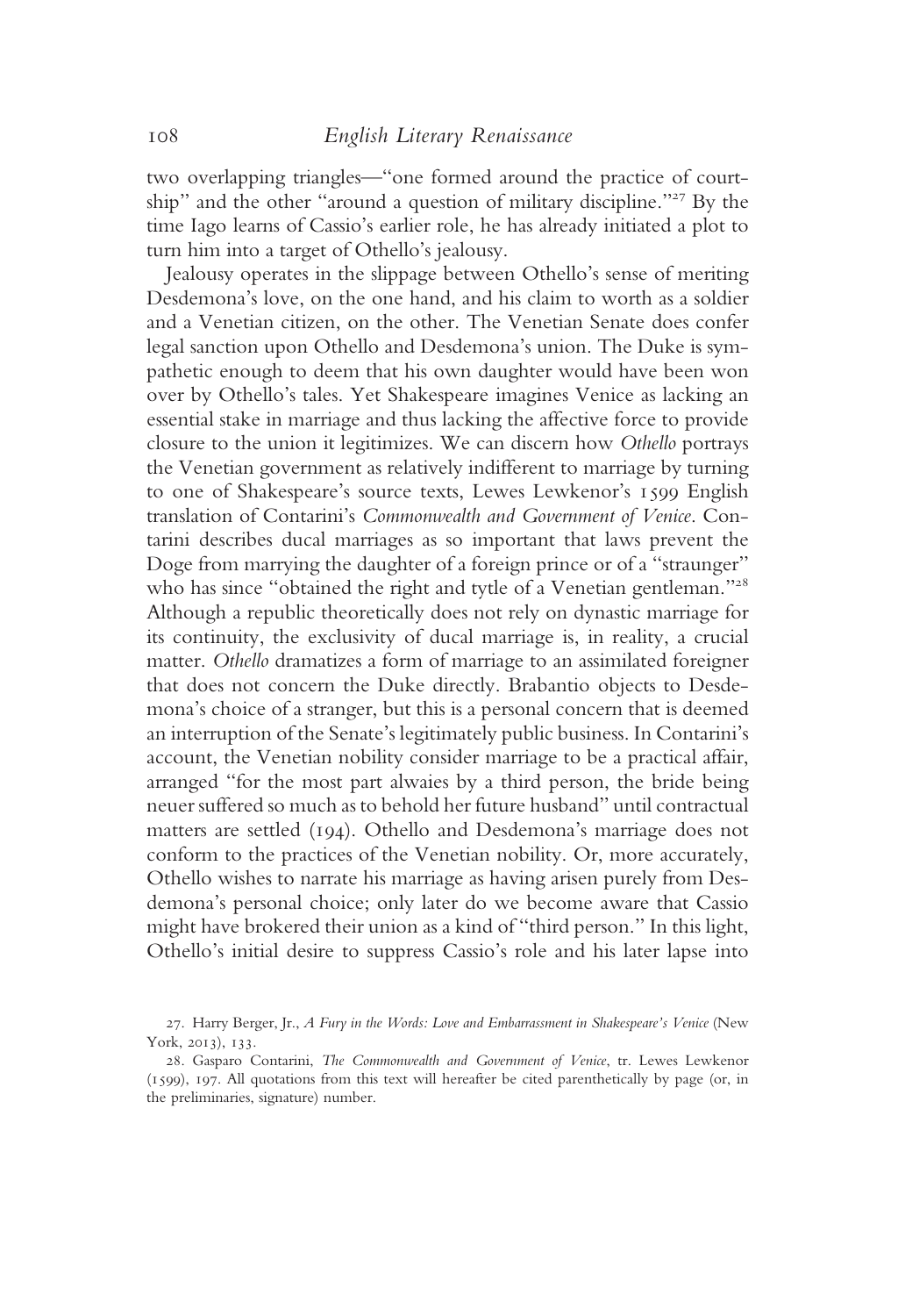jealousy both manifest an impulse to privilege individual love over fully public concerns.

The framing of the scene at the Venetian Senate underscores the disparity between personal and state affairs. In the brief set piece that opens act 1, scene 3, the Duke and the senators see through a Turkish naval ruse. Venetian power expresses itself through an ability to discern rational motives behind pretenses. Yet perhaps for this very reason, this state cannot underwrite conjugal love as an enabling fiction mediating between Christ's love and its imperfect earthly manifestations. The aftermath of this set piece reveals the Venetian state's lack of affective sway when it comes to intimate and familial matters. After the Duke offers Brabantio rhyming commonplaces of comfort, Brabantio openly mocks the Senate's ineffectiveness when it comes to intimate rather than tactical affairs: "So let the Turk of Cyprus us beguile, / We lose it not, so long as we can smile" (1.3.210–11). Even though Brabantio officially accepts his daughter's marriage, he still bequeaths unhappy jealousy to his new son-in-law: "Look to her, Moor, if thou hast eyes to see; / She has deceiv'd her father, and may thee" (1.3.292–93). Although Brabantio has just disparaged the Senate's lack of wisdom in personal matters, he exhorts Othello to apply the Venetian mode of shrewd skepticism within married life. The advice to weave the experience of love and the rational tactics of statecraft together in this way turns out to be a form of sabotage. In the course of exploring the tension between Christian universalism and Venetian citizenship, Lupton describes Brabantio as "a type of the Jewish Christian, uneasy with the universal fellowship promised by his faith" and desiring to uphold "national brotherhood."<sup>29</sup> Brabantio's desire for exclusivity is not rendered obsolete by the triumph of a Christian marriage but is rather communicated effectively to his foreign son-in-law.

IV

Under Iago's influence, this seed of regressive suspicion grows into jealousy. The reemergence of a sensibility that should have been rendered obsolete at both the civic and religious registers exposes the limits of Shakespeare's imagined republican polity. In this way, jealousy does not merely translate a biblical concept into a dramatic plot but rather communicates a fully politico-theological impasse. Venetian authority unwittingly allows the residue of paternal jealousy to stain Christian marriage.

<sup>29</sup>. Lupton, Citizen-Saints, 107–09.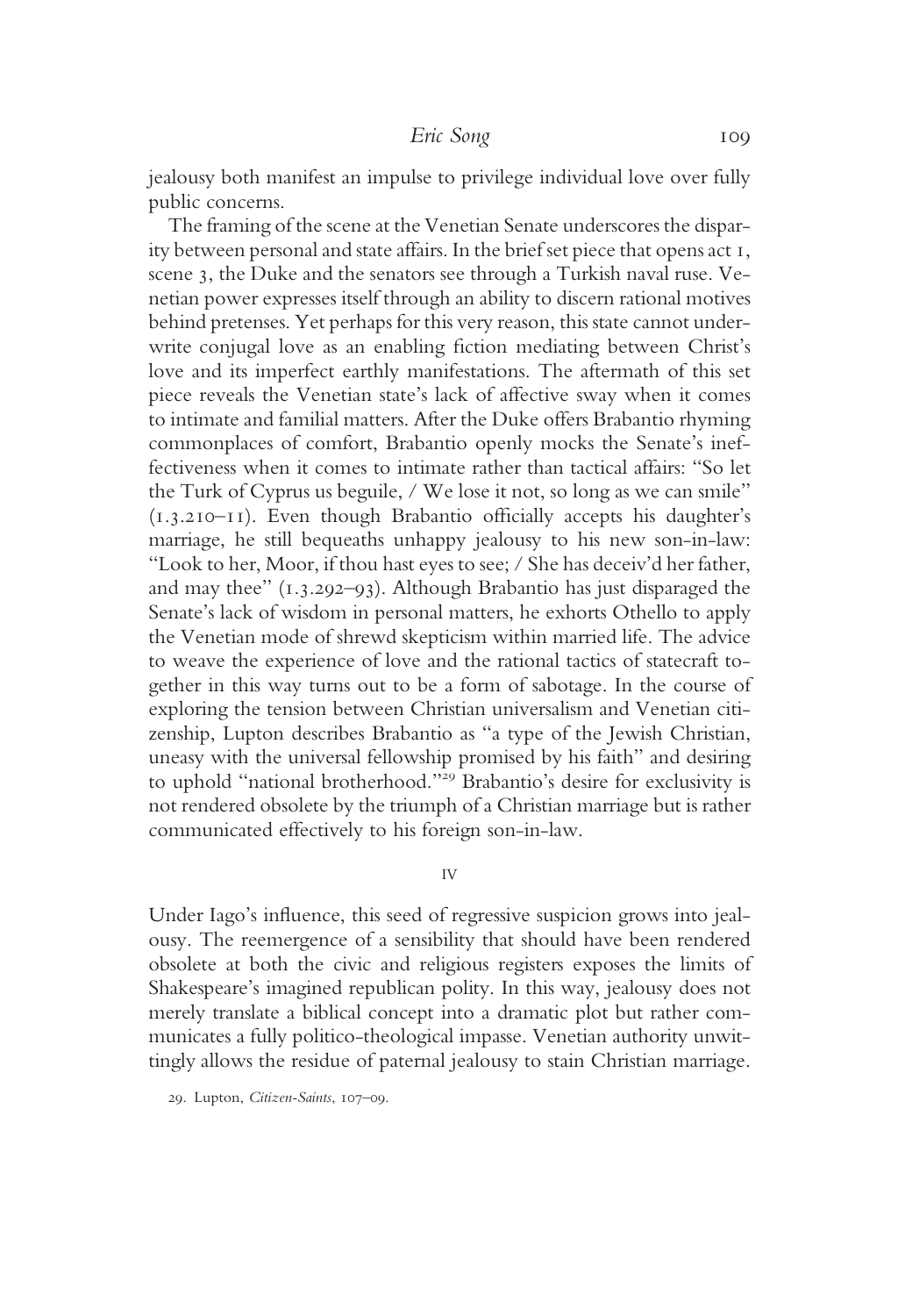According to Andrew Hadfield, Othello follows republican theory by dramatizing how "individual virtue ... can only flourish if nurtured and protected by powerful state institutions."<sup>30</sup> Jealousy is the vehicle through which Iago manifests himself as an "antirepublican villain."<sup>31</sup> Yet Othello's tragedy does not simply reaffirm republican values but instead reveals the contradictions within Venetian republicanism. In response to the developing body of criticism linking Othello to early modern republicanism, Andrew Sisson has called for more attention to the "specifically republican problematic of the citizen's other as the functionally specialized professional"—that is, the professional solider or mercenary.<sup>32</sup> Sisson traces a dichotomy between the ancient Roman citizensoldiery (as championed by Machiavelli) and the Venetian separation of citizenship from a military establishment (advocated by Contarini). In Sisson's account, Othello suffers from a distinctively Venetian inability to perfect the transition from being a professional soldier to being a citizen. In the terms of my argument, jealousy uncovers the religious pattern underlying the Venetian republic's inability to assist Othello after marriage, even though his marriage should affirm his merit as a soldier-turnedcitizen. Othello cannot perfectly translate his military valor—the basis of his civic identity—into a conviction of Christ-likeness with regard to his wife. Defined primarily by skeptical reason, Venetian authority is illequipped to provide the spiritual and affective assistance that Othello needs to maintain the partly fictive status of a Christ-like husband.

If Iago's assault on Othello's marriage makes him a recognizably antirepublican villain, he succeeds by turning Othello's insecurities as an assimilated foreigner into an acute case of the discrepancy between any husband and Christ. Nobody in the play is more aware of the question of genuine merit than Iago. The play opens with Iago's complaint that Cassio has been unjustly promoted ahead of him. As Bradley has reminded us, we have no clear way to prove or disprove Iago's initial claim to be more deserving than Cassio.<sup>33</sup> Rather than making his own merit conspicuous, Iago finds ways to translate his potentially groundless professional envy into Othello's sexual jealousy. Othello's sense of his own merit has

<sup>30</sup>. Andrew Hadfield, Shakespeare and Republicanism (Cambridge, Eng., 2005), 216.

<sup>31</sup>. Hadfield, Republicanism, 219.

<sup>32</sup>. Andrew Sisson, "Othello and the Unweaponed City," Shakespeare Quarterly 66 (2015), 139.

<sup>33</sup>. See A.C. Bradley, Shakespearean Tragedy: Lectures on Hamlet, Othello, King Lear, Macbeth,

<sup>4</sup>th ed. (London, 2006), 158.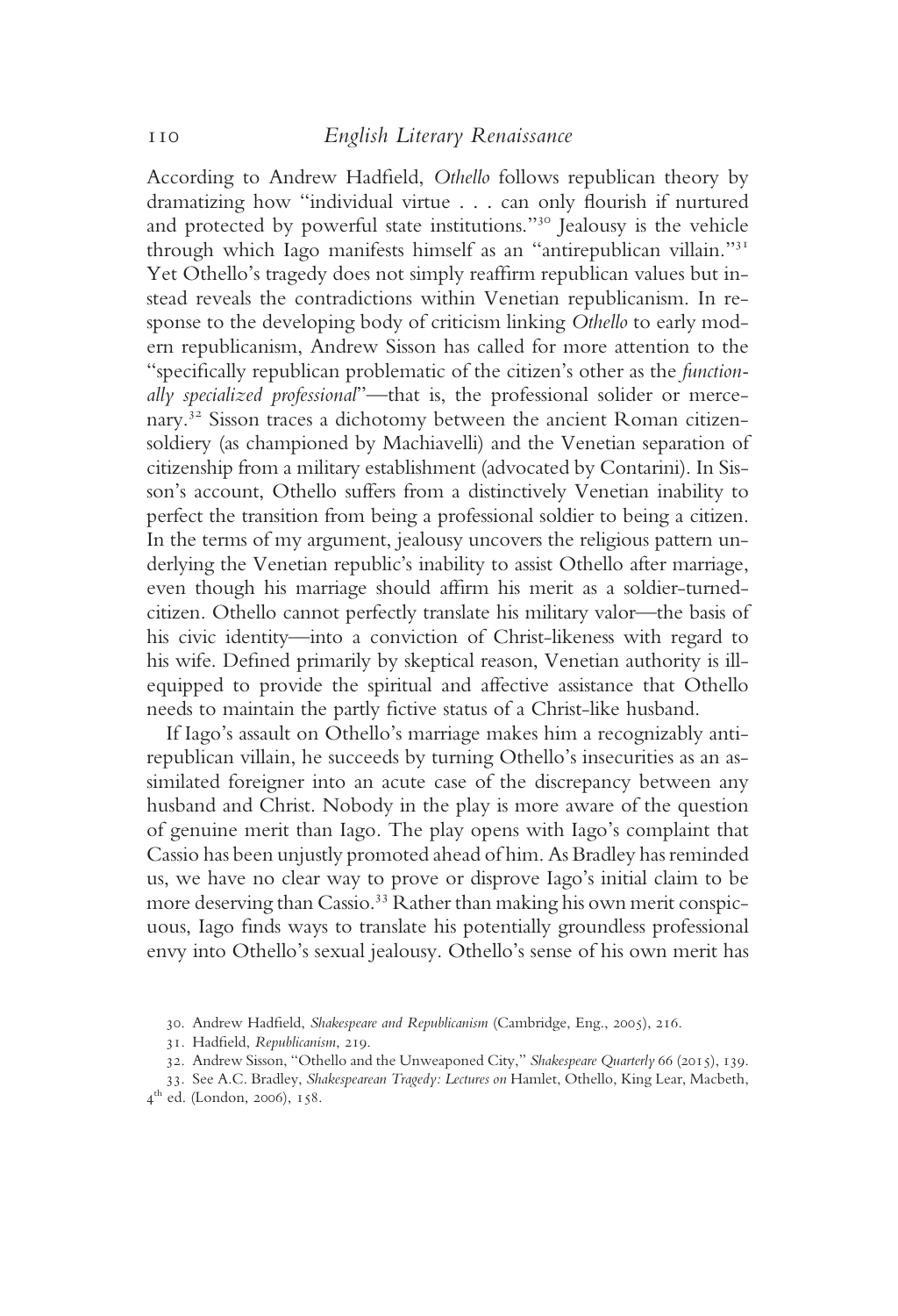already linked military standing and a claim to love; by fostering a jealous need for singularity within Desdemona's affections, Iago produces a discord between these private and public registers. This discord manifests itself when Othello decries the breakdown of his vocation even before receiving so-called proof of Desdemona's infidelity. Othello feels that he can no longer occupy the role of general when he can simply imagine "the general camp" having sex with her (3.3.345).

Iago trains Othello's jealousy on Cassio, his lieutenant and erstwhile intercessor in love. In act 2, scene 2, Cassio unwittingly speaks to the religious logic that allows Iago to turn otherwise petty envy into the grounds of a grave travesty. Cassio confuses his military standing for the condition of his soul. When Iago expresses his desire to be eternally saved, Cassio gratingly insists that "the lieutenant is to be saved before the ancient" (2.2.10). Even as a drunken quip, this remark reveals how Iago has reshaped professional envy into a confusion between one's military office and one's spiritual condition. This travesty becomes tragic rather than farcical when Iago brings it to bear upon marriage. Pauline teaching confers upon marriage a soteriological dimension by defining it around Christ's sacrificial love. Christ atones for the members of his mystical, corporate body (his bride) by exposing his literal flesh to divine punishment. Iago gives the audience special access to the way he perverts this link between atoning sacrifice and love. In his second soliloquy, Iago reveals a plan to exact revenge either by cuckolding Othello or by implanting jealousy in him:

And nothing can or shall content my soul Till I am even'd with him, wife for wife; Or failing so, yet that I put the Moor At least into a jealousy so strong That judgment cannot cure. (2.1.298–302)

The "wife for wife" retribution that Iago imagines is never actualized but its logic haunts the play nonetheless. Iago imagines wives as interchangeable in an economy of displaced vengeance: an innocent wife is imagined as being corrupted in a form of recompense for a perceived violation committed by her husband. This misogynistic attitude is initially localized in Iago but proves powerful insofar as it perverts the meaning of redemptive Christian love. Ultimately, killing will prevail over sexual vengeance as the way to distort the soteriological meaning of Christian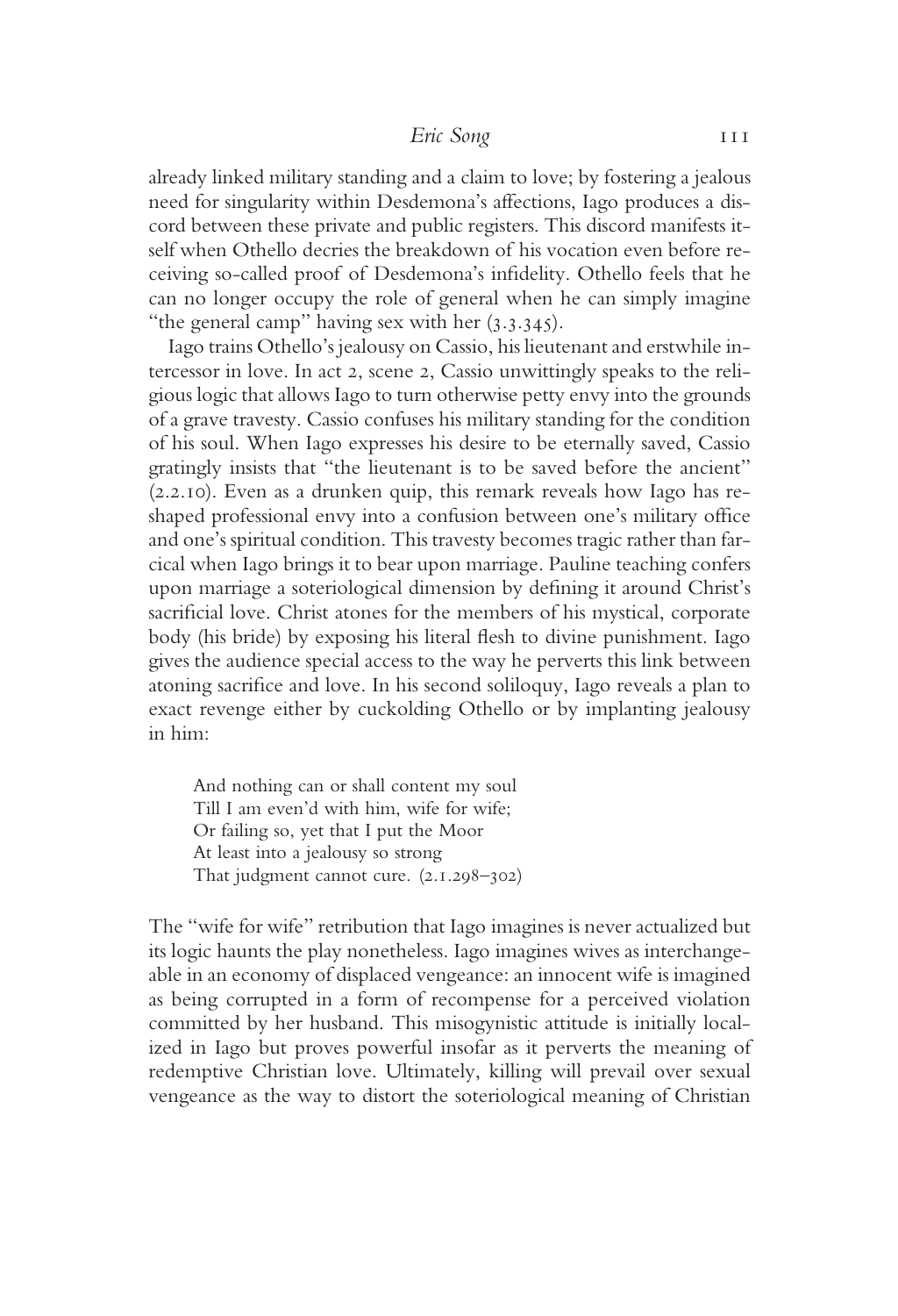marriage. Under Iago's influence, Othello tries to think of killing of Desdemona not only as erotically charged violence but also as a righteous sacrifice. He realizes too late that his actions expose him as an unworthy husband while elevating the innocent Desdemona to a more Christ-like station.

In a final irony, Othello's excessive desire for both singular merit and love costs him not only his marriage but also his civic and military standing. At the end of the play, Cassio "rules in Cyprus" (5.2.331). The promotion may be just recompense for what Cassio has suffered, but it is also of a piece with the way state power prevails even when love is untenable. Nothing in the play (not even Iago's inexplicable description of Cassio as "almost damn'd in a fair wife") suggests Cassio's commitment to love outside of his professional bonds (1.1.21). Cassio's dealings with the courtesan Bianca—and his willingness to mock her affections for him—suggest that he views women as instruments for satisfying his desires. Even Cassio's interactions with Desdemona tend to confirm his instrumental view of women as they serve his needs. Cassio's final promotion reveals that Venetian power (as the play depicts it) exists a remove from the demands of Christian love and marriage. Venice is not attached to individuals through durable bonds of love but can replace them with facility. The Senate, as we learn in act 4, had already decided to put Cassio in Othello's seat as governor of Cyprus. From the Senate's viewpoint, Othello's tragedy may amount to a curiously unfortunate twist in a preordained replacement.

V

A form of state power relatively indifferent to love allows the tensions within Othello's Christian marriage to lapse into tragic jealousy. Focusing on this particular interlace of the theological, the political, and the personal allows us to shed new light on some of the most fundamental interpretive problems concerning the play. As we have seen, the Judaean/Indian crux in Othello's final speech crystallizes the way jealousy links religious and ethnic registers of meaning. Within this crux, the invocation of the biblical "Judaean" points to figures—Herod and Judas who participate in the bloodshed involved in the typological imposition of new meanings upon older ones. Herod's massacre of the innocents reveals the new meaning of the prophetic declaration, "In Rama was there a voice heard, lamentation, and great mourning, Rachel weeping for her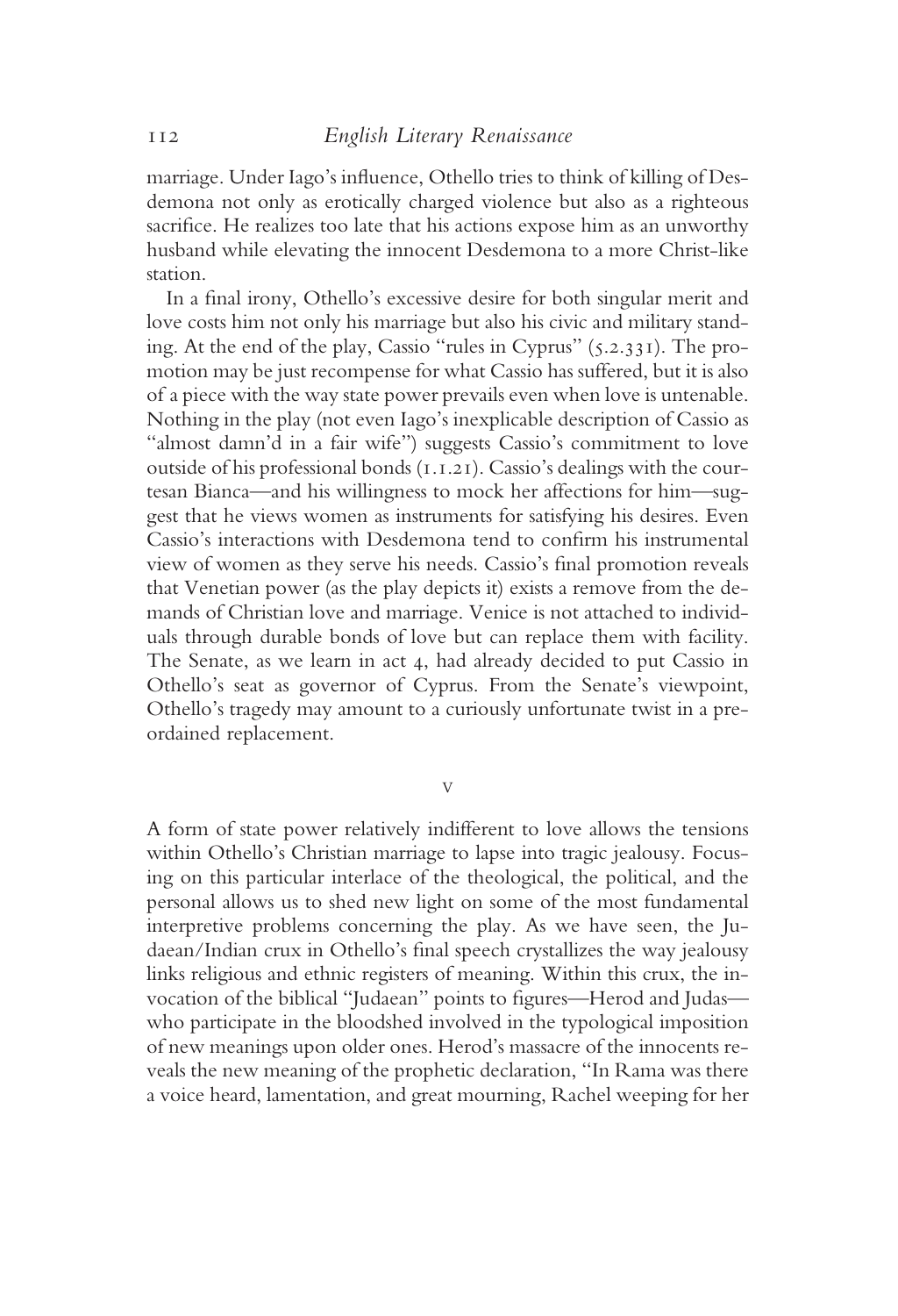children" (Matt. 2.18, quoting Jer. 31.15). Judas' deadly betrayal of Christ occasions multiple slippages in typological redefinition. The gospel of Matthew describes the thirty pieces of silver that Judas receives as the fulfillment of a Hebraic prophecy. Yet Matthew seems to misattribute to Jeremiah a passage from Zechariah, in which Israel values Yahweh's prophet at a mere thirty pieces of silver (Matt. 27.9–10; cf. Zech. 11.12–13). Whereas Matthew suggests that the Israelite priests purchased the potter's field, the Book of Acts describes Judas as having done so himself (Acts 1.18–19). Taken together, the roles of Herod and Judas in the New Testament suggest that the typological imposition of new meaning is not only a bloody but also a textually untidy affair.

The variants in Othello's last speech reveal additional slippages in translating biblical content into a different form—in this case, into a drama of interracial romance. By the end of his speech, Othello likens himself both to the "circumcised dog" who was Venice's enemy and as the Venetian servant who killed the enemy (5.2.353). Lupton shows how questions of typology underlie the tensions among Othello's past, his new Christian identity, and his narrower Venetian citizenship. Lupton relates Othello's circumcision and his suicide to the textual transmission of Christian truth. Othello's circumcision serves as a "reinscriptive cut" that "does not disappear into its typological sublations, instead reinstating the Hebraic function of a signature."<sup>34</sup> Othello's body bears the marks of an older register of meaning that serves as the medium of a new, ecumenical truth but still resists full conversion. For Lupton, Othello's final act of bloodshedas-narration completes his incorporation into Christian Venice, but at the expense of his life.

These potentially abstruse matters concerning bodily and textual inscription can serve as the grounds of a brisk dramatic plot because of the politicotheological meanings already contained within jealousy. In the terms of Northrop Frye's well-known definition of comedy,Othello's initial achievement should allow for the reorganization of a more capacious society.<sup>35</sup> This triumph of comic marriage should retain, in turn, the ritualistic rhythms of renewal after death. Yet Iago keeps alive in Othello's mind Brabantio's jealousy: "She did deceive her father," Iago reminds Othello, "marrying you" (3.3.206). Othello offers demystified reasons for the protagonist's susceptibility to such enticement. Yet here as elsewhere, a sense of religious

<sup>34</sup>. Lupton, 121.

<sup>35.</sup> See Northrop Frye, "The Argument of Comedy," English Institute Essays, ed. D.A. Robertson, Jr. (New York, 1949), 58–73.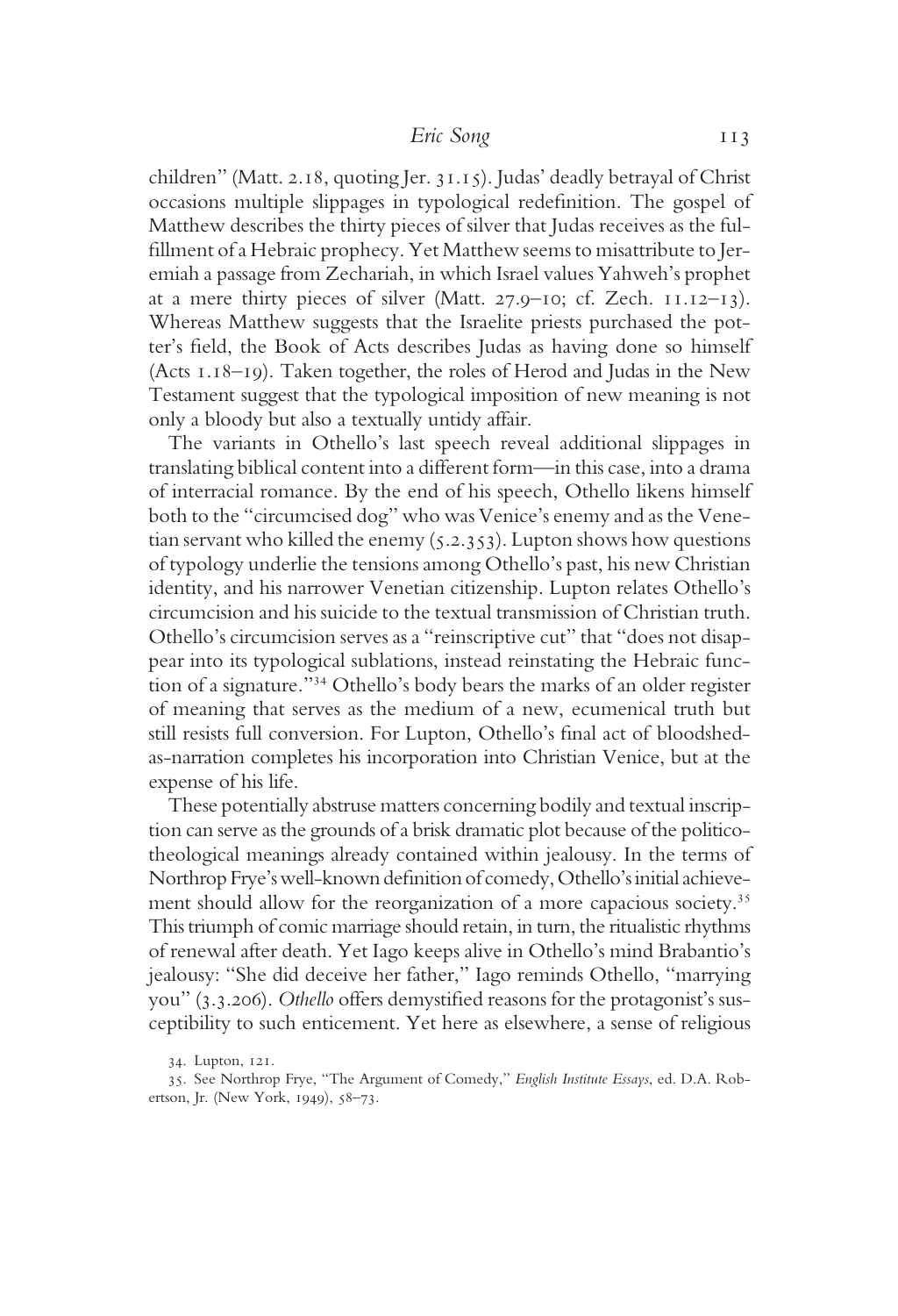profundity still manages to persist. Othello and Desdemona's uniquely tragic fates play out the conflicting meanings of biblical marriage—the Hebrew Bible's conceit of Yahweh as a jealous husband as well as the Pauline redefinition of marriage as a sign of Christ's love.

The meanings that converge on jealousy help to explain two very familiar problems arising from Othello's plot: why Iago should be so effective in swaying Othello and why the play appeals to different and incompatible time schemes. Iago succeeds at insinuating jealousy into Othello's mind by offering him an alternate way to occupy a Christ-like role, within male-male bonds rather than in marriage:

> Oth. If thou dost love me, Show me thy thought. *Iago*. My lord you know I love you  $(3.3.115-17)$ .

Othello invites what Iago completes: an echo of Peter's declarations to Christ in the final chapter of the Gospel of John. In that vignette, the resurrected Christ appears to his disciples without disclosing his identity. When Christ asks, "Simon Peter, Simon son of Jonas, lovest thou me more than these?" he insists that Peter affirm his love in a leap of faith rather than in certainty (John 21.15). Peter repeatedly insists that Christ already knows he loves him. Othello, however, is deluded into thinking that his role as Iago's general confers upon him a Christ-like position. From a position of seeming subservience, Iago has actually made himself the placeholder of Othello's belief. The effects of this reversal become apparent when Othello asks Iago to show him his thoughts as proof of his love. In the Gospel of John, Peter has faith in Christ, who alone can affirm his love. Othello's misplaced faith in Iago is accommodated by a different form of transference. Whereas the putative object of this transference remains male love ("you know I love you"), the thinly concealed awareness is suspicion of Desdemona's unfaithfulness. For Iago, the production of this suspicion allows him to satisfy his professional envy of Cassio. Yet Othello's primary concern is his wife's unfaithfulness rather than Cassio's disloyalty. By the end of act 3, scene 3, the chiastic pattern between Othello and Iago, between military loyalty and conjugal love—is fulfilled in an exchange of oaths (echoing marriage vows) that promote Iago to lieutenant.

Even though Iago presents himself as primarily coveting military office, he may have always been working through his own problems with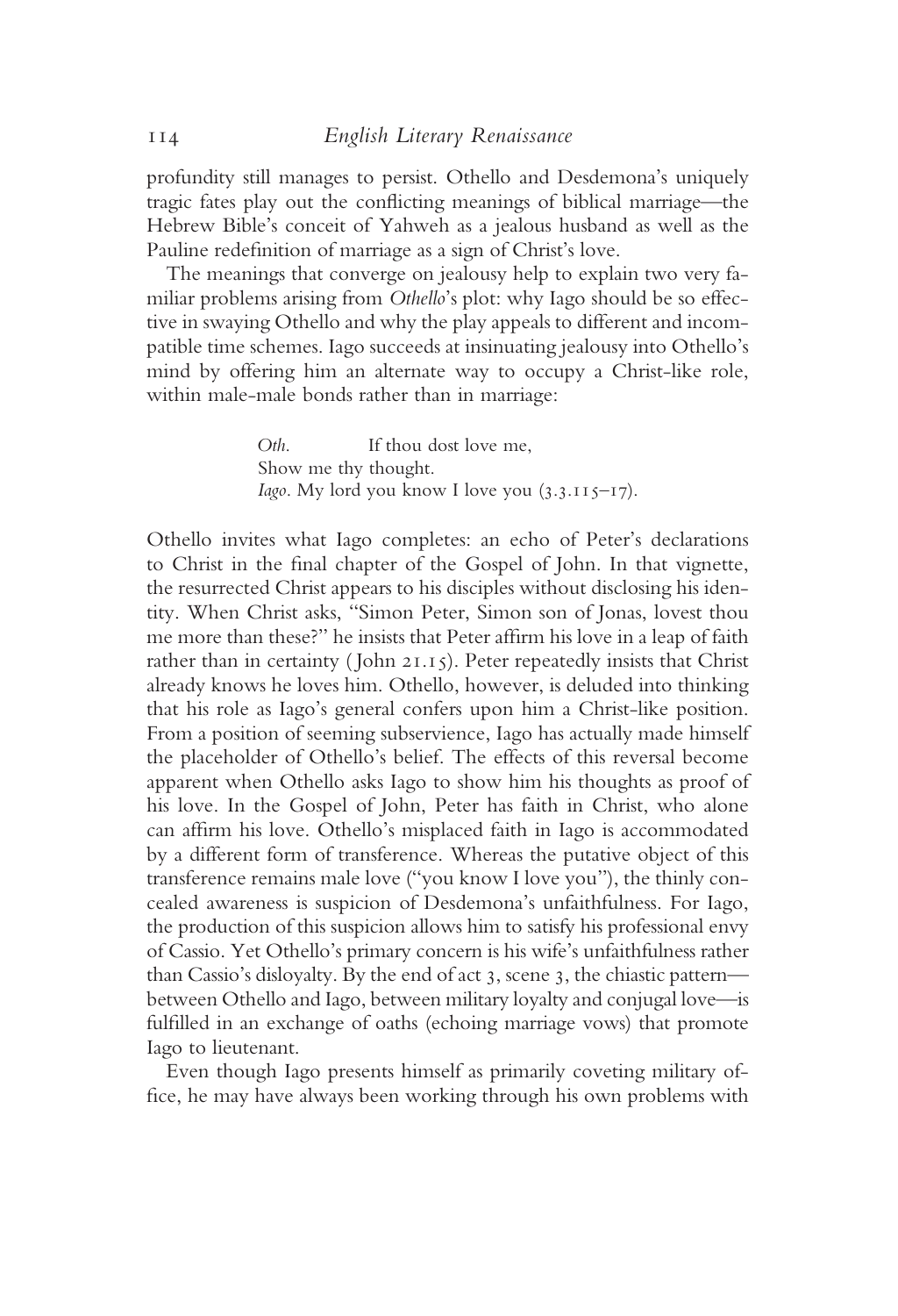merit in relation to marriage. As Emilia suddenly discloses in act 4, Iago's discontent may have originated out of his own sexual jealousy. Emilia's revelation undercuts Iago's presentation of sex and marriage as mere instruments for expressing his professional envy. We have no way of confirming Emilia's claim; the placeholder figure of "some eternal villain" who allegedly made Iago jealous leaves the ultimate source of tragic causation mysterious (4.2.130). My argument suggests that this source lies not in some villain but rather in the "eternal" (or, at least, persistent) effects of jealousy within Christian marriage. Iago does not generate but rather merely foists existing problems of husbandly merit upon Othello. Cavell has argued that Othello falls for Iago's lies even though "somewhere he also *knows* them to be false"—in order to avoid recognizing his dependence on Desdemona.<sup>36</sup> To this we can add that Othello and Iago may both be escaping the demands of Christian marriage in order to maintain their senses of manly worth—publicly affirmed in Othello's case, both affirmed and slighted in Iago's.

The interpretive question of Iago's rapid success is linked, in turn, to the exhausted and yet seemingly inexhaustible problem of Othello's contradictory time scheme. When the play refers to an impossibly long duration, that duration is the time necessary for suspicion to be made plausible in a jealous mind—or, in Pye's terms, in the subjective, aesthetic experience of jealousy. When Othello's longing for an impossible fixity in love gives way to jealousy, the entire play undergoes a temporal distortion. In the final act, Othello declares in the midst of his murderous madness that Desdemona has committed "the act of shame / A thousand times" with Cassio  $(5.2.211 - 12)$ . The logical time scheme of the play does not make these repeated violations possible, but jealousy creates the dilation that makes its suspicions plausible. In Desdemona's handkerchief, the jealous mind finds not only a sign functioning as evidence, but also a vehicle for translating the impossibility of repeated transgression into the possibility of rapid circulation. It is almost as if the handkerchief triggers in others a desire to circulate and to replicate it in symbolic breaches of fidelity. If the audience is led to wonder when and why, exactly, Iago had "a hundred times / Woo'd" Emilia to steal the handkerchief, that question is not so much answered as it is deflected (3.3.292–93). Emilia initially plans to "have the work ta'en out" so that she can reproduce the handkerchief, but

36. Cavell, 133.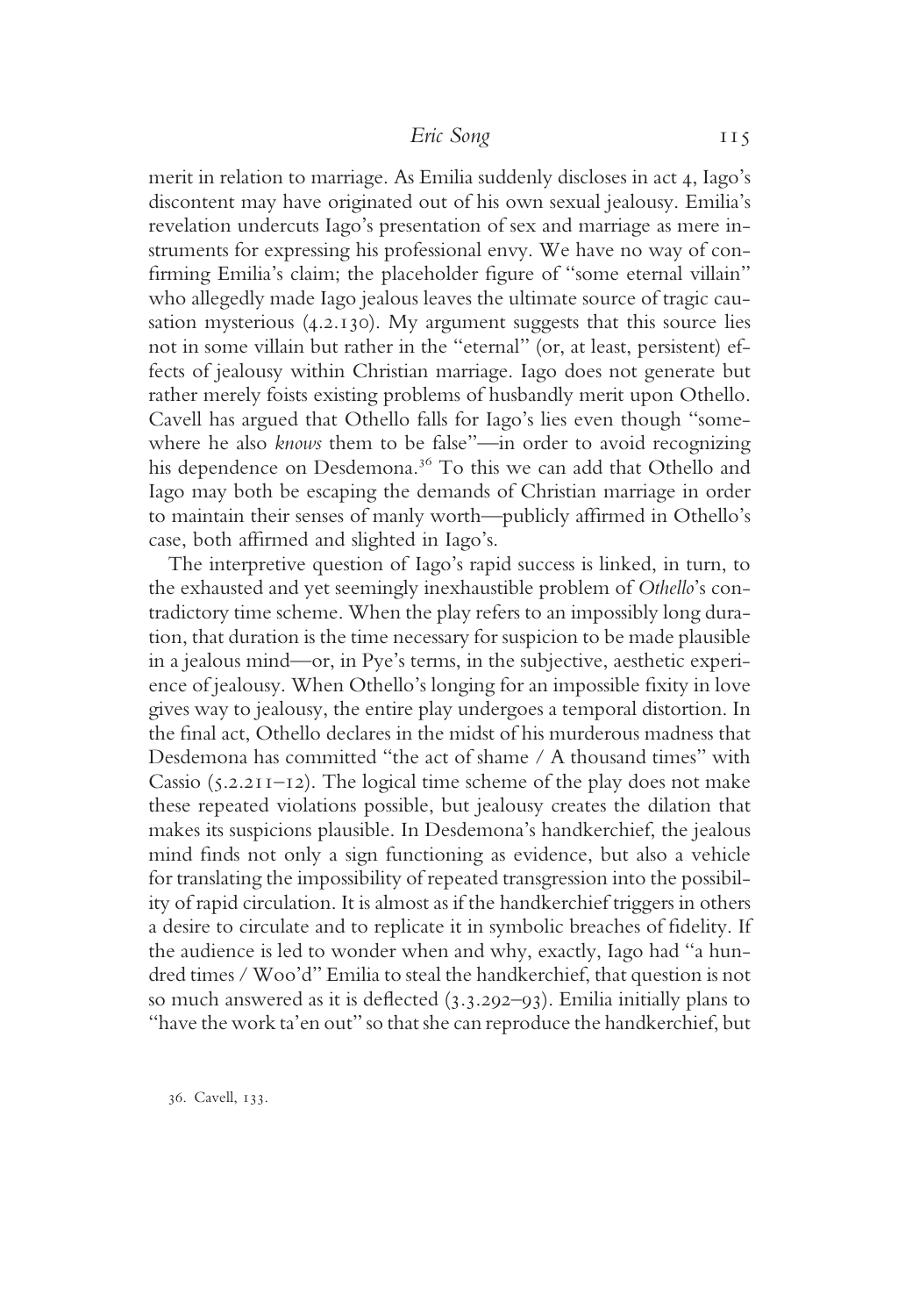this task is eventually given to Bianca, the courtesan who embodies the circulation of female sexuality (3.3.296).

When Cassio gives Bianca the handkerchief with the request, "Take me this work out," the two are in the midst of a quarrel (3.4.180). Bianca laments that Cassio has kept away from her for "seven days and nights," which she calculates as "[e]ightscore eight hours" (3.4.173–74). Cassio accuses Bianca of jealousy; his later, misogynistic banter with Iago suggests that he finds it ludicrous that a courtesan might also have a proprietary sense of love. Yet the jealousy he attributes to Bianca converts the rational time scheme of the plot into the impossible span of a week. Bianca quickly abandons her impossible but precise reckoning of time, declaring that subjective experience overwhelms any literal accounting: "and lover's absent hours, / More tedious than the dial eightscore times? / O weary reck'ning!" (3.4.174–76). Bianca—deemed a merely sexual object by Cassio but still desiring to be beloved—gives voice to the unresolvable contradiction between objective reality and subjective distortions. For Bianca as for Othello, an impossible time scheme exists to the extent that the fantastical desire for permanence secured by love can lapse into the experience of jealousy.

#### VI

I close this essay by describing one way that Othello looks ahead to our own concerns with political theology as a mode of relating the past to the present. The play, I argue, can help us pinpoint the deficiencies of Schmitt's claims about Shakespearean tragedy in relation to history. In the course of dramatizing the personal experience of jealousy as well as its politico-theological effects, Othello presents the sea as a geographical reality, as an imaginative or affective construct, and as something in between. This presentation of the sea exposes what Schmitt must deliberately ignore in his reading of Hamlet in order to arrogate the force of tragedy for his view of so-called objective reality. Schmitt's responses to his interlocutor Walter Benjamin make clear some of the basic distortions involved in the reading of Hamlet found in Hamlet or Hecuba. Benjamin had argued in his study of allegory and trauerspiel that "Hamlet alone is a spectator by the grace of God," and that "Shakespeare was capable of striking Christian sparks from the baroque rigidity of the melancholic."<sup>37</sup>

37. Walter Benjamin, The Origin of German Tragic Drama, tr. John Osborn (London, 1985), 158.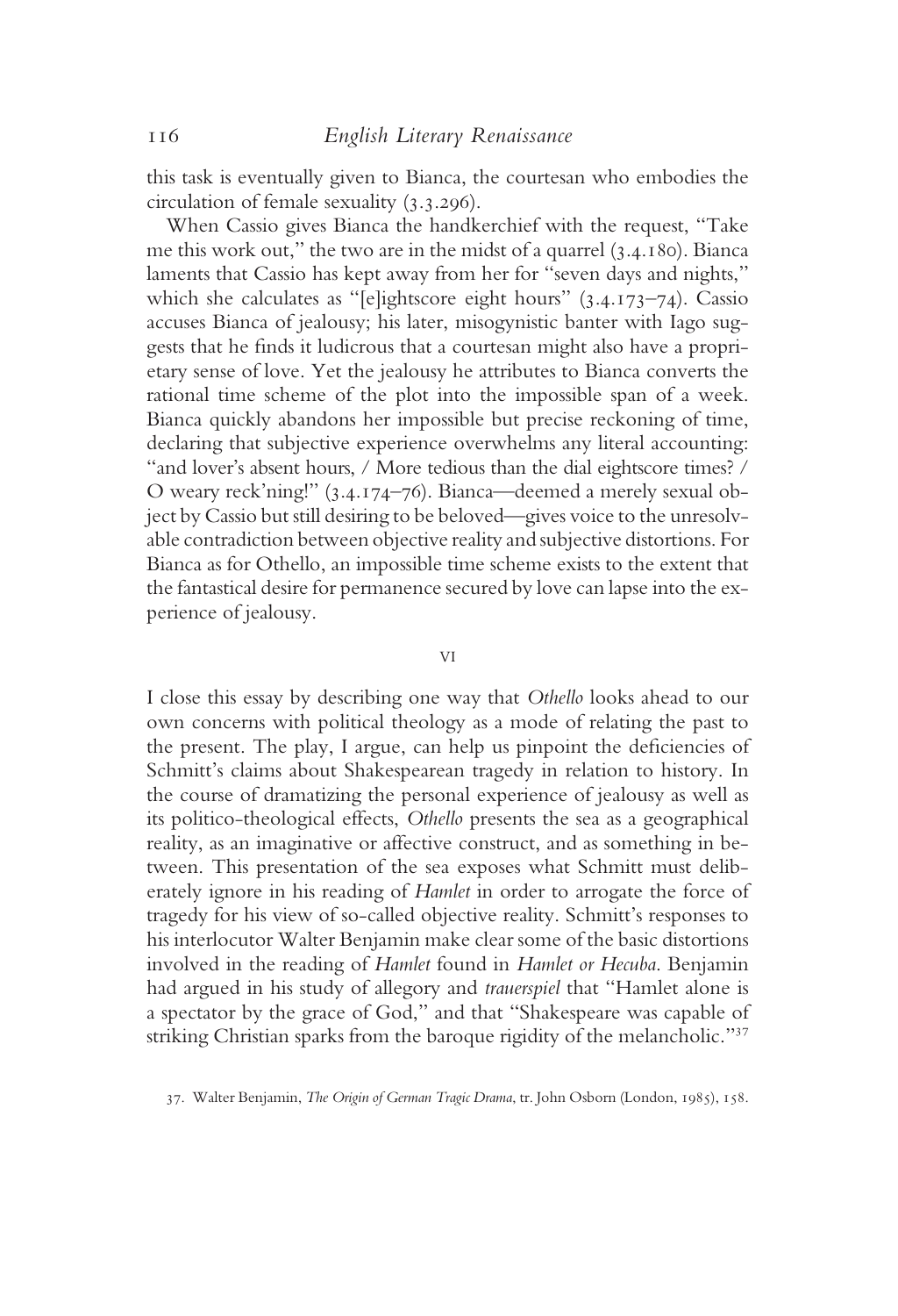Reading Hamlet as Benjamin does would locate the source of its tragic force in the tension between transcendence and the immanence of human power. Schmitt subsequently works to strip Hamlet of the partially transcendent outlook that Benjamin attributes to him via Christian grace.<sup>38</sup> In order to reaffirm a historical narrative aiming towards modern, secularized sovereignty, Schmitt explicitly declares that neither Hamlet nor Hamlet are Christian in any meaningful sense. Conspicuous evidence to the contrary within the play must be denied or ignored.

Schmitt's reading thus entirely overlooks Hamlet's momentous sea voyage—the interrupted voyage towards England that allows him to return to Denmark with a belief in providence. This oversight is not accidental. It serves to subordinate the drama of Hamlet to Schmitt's claims about historical reality, which rely on the ocean as an important explanatory device. As an island backwater, England lagged behind the Continent in the transition from a so-called barbarism to genuine politics. Only in this context, Schmitt argues, could Hamlet have arisen as a tragedy of the monarchical sovereign's legitimacy. Yet England's belatedness ultimately affirms the forward thrust of history; England would cast off its belated status by emerging as a global engine of modernity as an "overseas empire."<sup>39</sup> Before turning to Hamlet, Schmitt had already founded his expansive study of the origins of modern European sovereignty (the 1950 Nomos of the Earth), on the distinction between the land and the anarchic sea. Schmitt bases his entire political history on the way "the solid ground of the earth is delineated by fences ... and other constructions" whereas the "sea knows no such apparent unity of space and law."<sup>40</sup> In this opening gambit, we can discern how the sea operates as a kind of mythic source of causation upon which Schmitt can base his historical claims—including claims about English sovereignty as shaped by England's maritime existence. When, in Hamlet or Hecuba, he turns to Shakespearean tragedy and its relationship to history, Schmitt maintains the validity of his mode of interpretation by ignoring one of the most famous sea voyages in literary history—a criss-crossing not just between Denmark and England but also between an avowedly providential view of the world and a proto-modern subjectivity. Schmitt's understanding of political history and his reading of Hamlet work together to

<sup>38</sup>. See Schmitt, Hecuba, 26n15.

<sup>39</sup>. Schmitt, Hecuba, 65.

<sup>40</sup>. Carl Schmitt, The Nomos of the Earth in the International Law of the Jus Publicum Europaeum, tr. G.L. Ulmen (Candor, 2006), 42.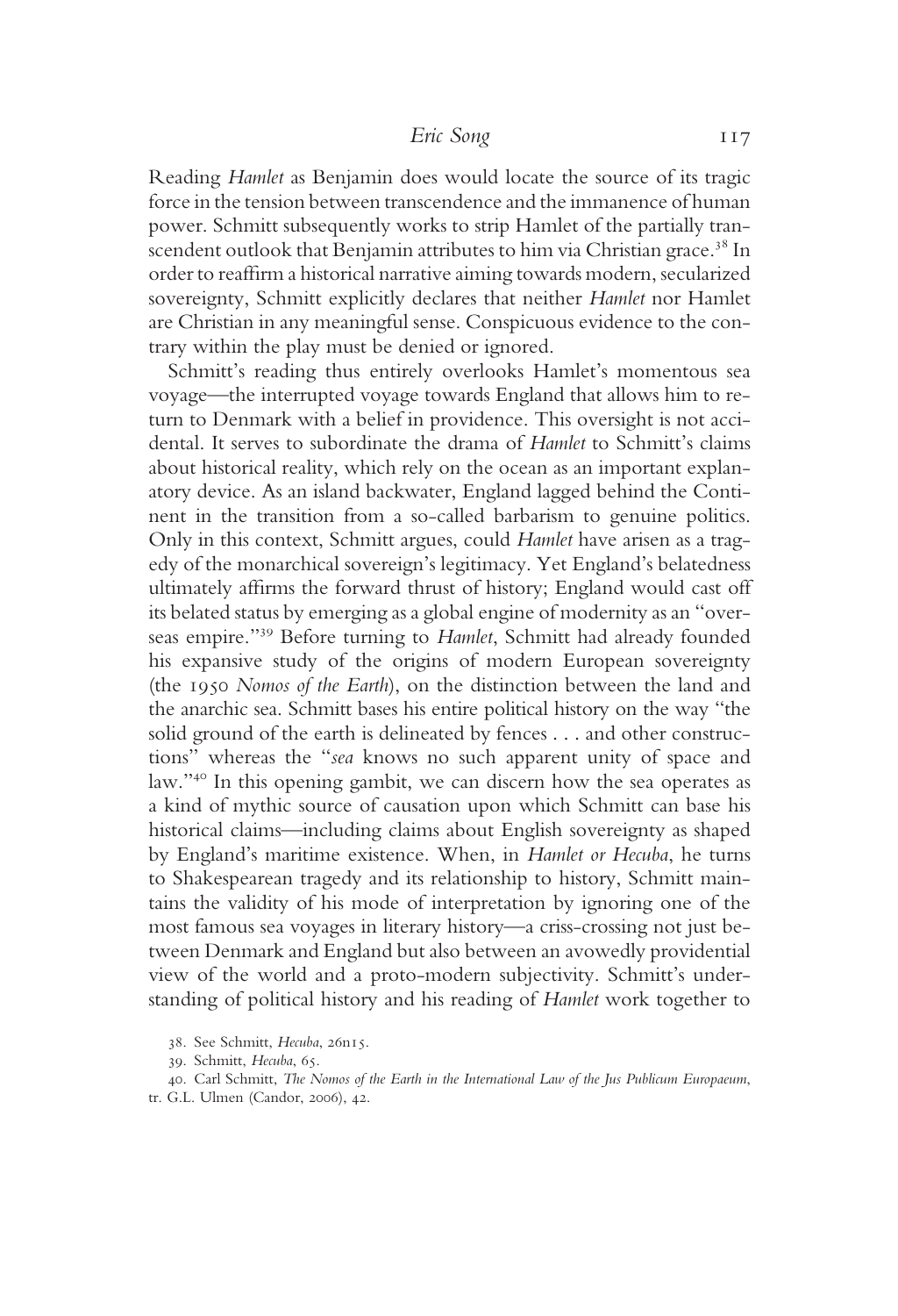suppress the fact that mythic and affective appeals anchor his supposedly objective understanding of political history.

Othello does not let us forget that the sea is both a geographical reality and a dramatic vehicle of experiences that are not reducible to national history. On the shores of Cyprus, as we have seen, Othello transforms his sea-crossing into a personal mythology of love frustrated and perfected. Yet this dynamism between social fact and personal fiction is not contained by a supposedly objective reality defined around state power. Earlier, this essay mentioned some differences between the Venice depicted in Othello and the Venice described by Contarini. These differences underscore how the play generates a tension between love and the political functions of marriage. These distinctions illustrate how Shakespeare's depiction of the sea resists a state mythology built upon geographical reality. The Sposalizio del Mare, the celebration of Venice's marriage to the sea, was an important civic ritual. By the 1260s, the annual blessing of the Adriatic Sea on Ascension Day (the Sensa) had evolved into a ceremony celebrating the marriage of the Doge and the sea. By the sixteenth century, as Edward Muir puts it, "the marriage of the sea was the carefully orchestrated apogee of the state liturgy."<sup>41</sup> Contarini describes how the "prince" (as Lewkenor's translation refers to the doge) "throwing a ring of golde into the sea ... doeth betroth himselfe to the sea" (47). This ceremony turns the tenuous balance of love and subservience within Christian marriage into a public affirmation of the doge's benevolent dominion.

The relevance or irrelevance of the Sposalizio del Mare for Othello is an old question among the play's editors.<sup>42</sup> Yet Lewkenor's volume suggests what might have been more important to an English readership than the details of the pageant itself: Venice's relationship to the sea reimagined as a way to describe the transmission of knowledge back to the British Isles. In a prefatory poem, John Astley depicts Venice not as the husband of the sea but rather as a sea nymph whose "virgin state ambition nere could blot"—at least for the time being. Now, Astley continues, "I prognosticate thy ruinous case / When thou shalt from thy Adriatique seas, / View in this Ocean Isle thy painted face" (Contarini,  $\star_{4}$ v). Lewkenor's own dedicatory epistle likens Venice to "a beautifull virgine" who might take umbrage at having her image depicted by "an unskilfull painter" (a standin for the self-abasing translator) (Contarini, \*2). Unlike Astley, Lewkenor

42. See Furness' Variorum edition, 34n31.

<sup>41</sup>. Edward Muir, Civic Ritual in Renaissance Venice (Princeton, 1981), 121.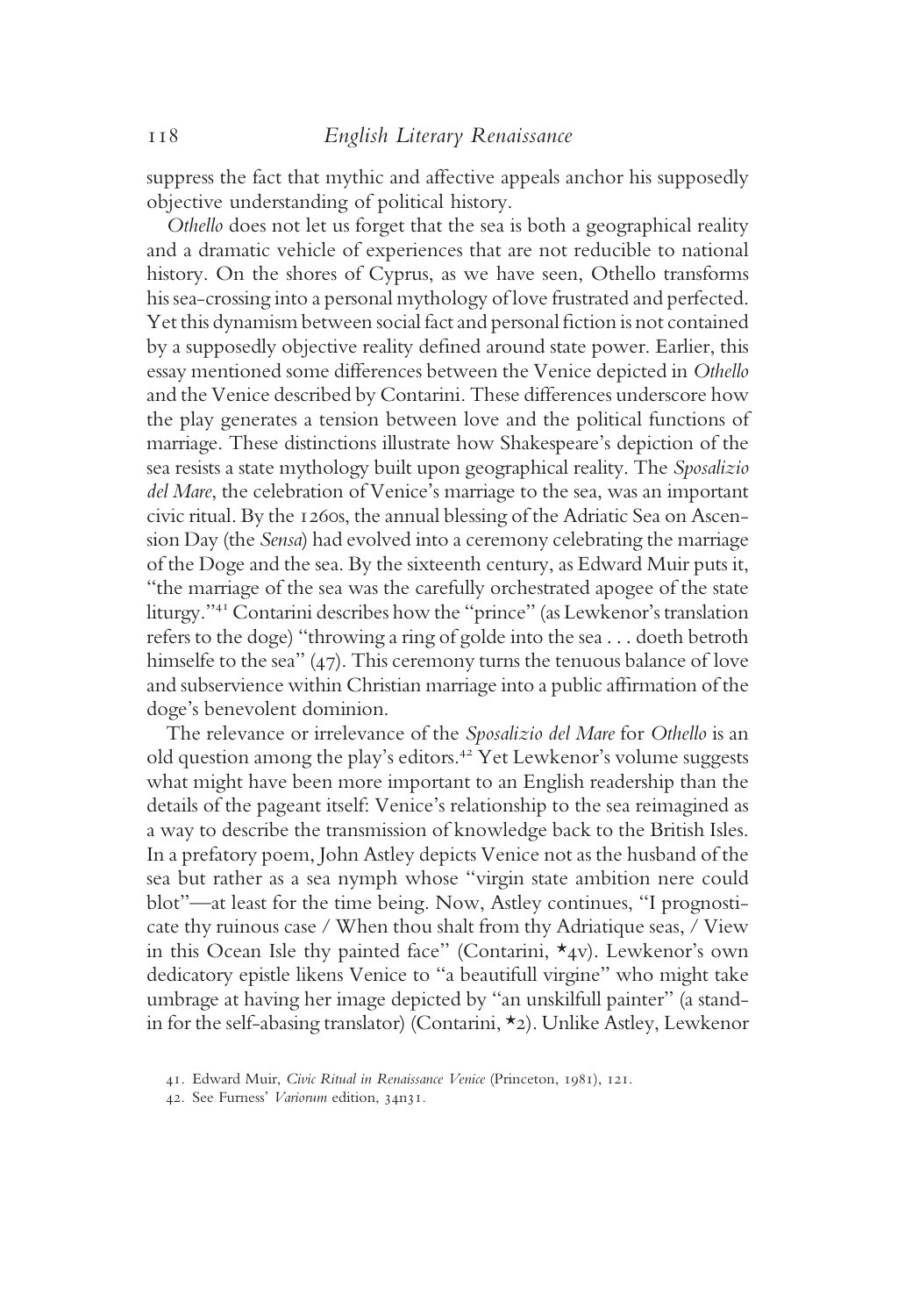does not describe England as a cosmetically enhanced version of Venice. Instead, Lewkenor hopes that his dedicatee, Lady Anne (Russell) Dudley, Countess of Warwick, might be the patroness of this abashed virgin so that "she may have free and quiet passage" (Contarini,  $\star$ 2v). Perhaps Lewkenor presents virginal Venice as a metaphorical adoptive daughter for Lady Anne, whose real-life marriage to Ambrose Dudley had produced no offspring. In the process of translation, marriage has been transformed from a mythic celebration of Venetian power to a metaphor for importing knowledge of the Venetian republic back to England.

Between England and Venice, the sea functions as both a real and an imaginative medium, with gendered or conjugal tropes transforming it into a medium of cultural fictions. Regardless of whether Shakespeare specifically had the Marriage of the Sea in mind, we know that the sea voyage was an original addition to the sources of Othello's plot. The play depicts the sea in a way that sunders political triumph from personal love. Somewhere between the Adriatic and the Mediterranean, the sea wipes out the Turkish fleet and confers upon Venice a decisive victory. Yet this same sea sunders Othello from Desdemona. After the perilous crossing, Othello does not celebrate Venetian triumph but becomes solipsistic in his desire for permanent love. Long after the plot of Othello moves away from the shore, the metaphorical meanings of the sea persist in an internalized and affective form. In a study of the range of meanings associated with the sea in Shakespeare's writings, Steve Mentz labels Iago "the anti-God of the sea," whose disruptive and wicked effects on Othello are aligned with the "dissolving force of salt water."<sup>43</sup> In my own reading, Iago nurtures a form of jealousy that heightens Othello's antisocial reaction against what the sea has meant personally for him—for him as a husband rather than as a Venetian general and governor.

The resulting catastrophe is not durably tragic because of the intrusions of historical reality as Schmitt seeks to define them. Rather, Othello achieves its tragic power by channeling theological patterns into a plot of love entangled in profession, citizenship, and social belonging. Within this unmistakably Christian tragedy, the sea begins to drive a wedge between shared political realities (a victory for Venice and Christendom) and personal experience. Jealousy reveals the politico-theological contradictions that will make it impossible to restore a dynamic balance between

<sup>43</sup>. Steve Mentz, At the Bottom of Shakespeare's Ocean (London, 2009), 26.